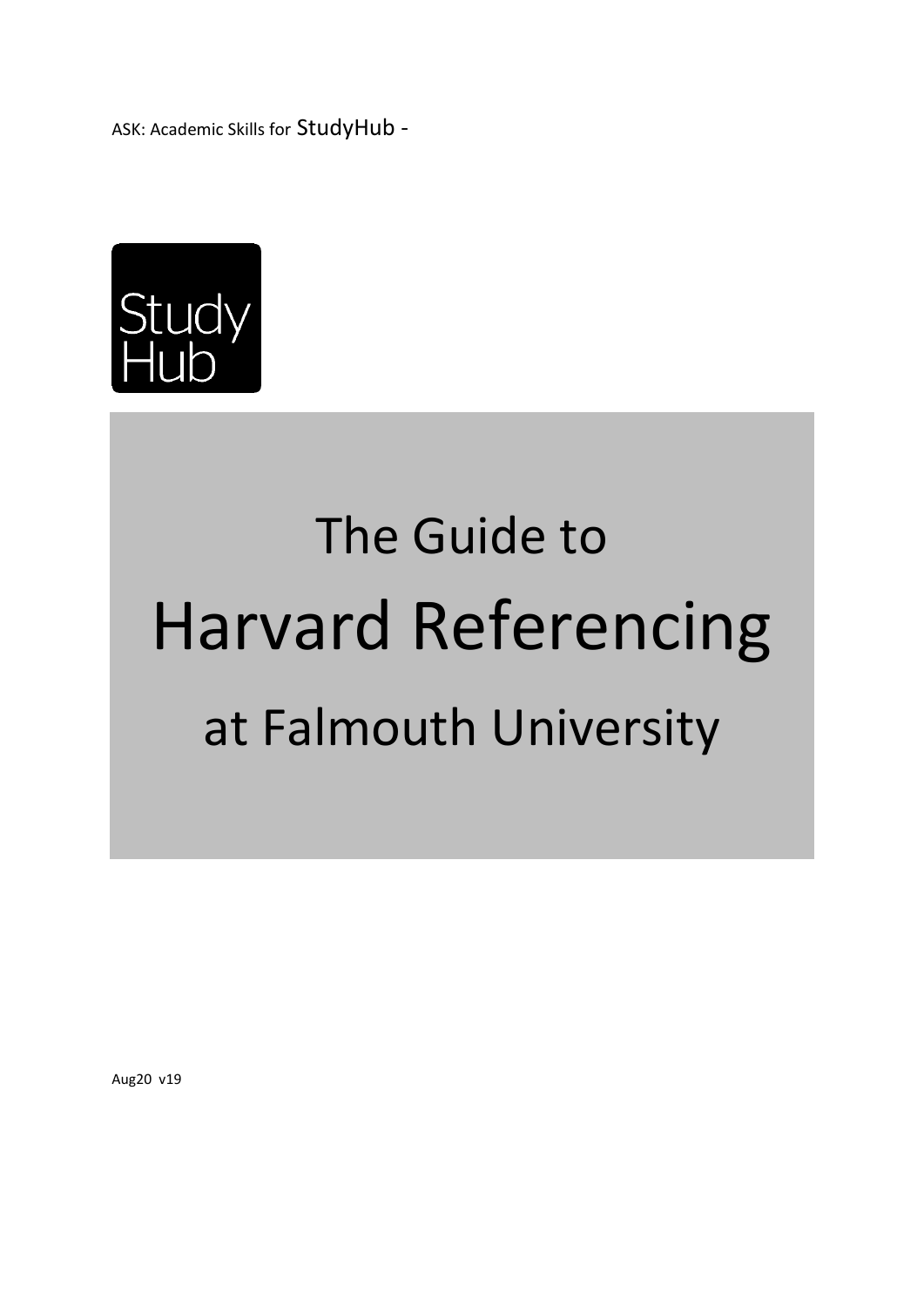| 1.         |  |  |  |  |  |  |
|------------|--|--|--|--|--|--|
| 2.         |  |  |  |  |  |  |
| 3.         |  |  |  |  |  |  |
| 4.         |  |  |  |  |  |  |
| 5.         |  |  |  |  |  |  |
| 6.         |  |  |  |  |  |  |
|            |  |  |  |  |  |  |
| 7.<br>8.   |  |  |  |  |  |  |
| 9.         |  |  |  |  |  |  |
| 10.        |  |  |  |  |  |  |
| 11.        |  |  |  |  |  |  |
| 12.        |  |  |  |  |  |  |
|            |  |  |  |  |  |  |
| 13.<br>14. |  |  |  |  |  |  |
| 15.        |  |  |  |  |  |  |
| 16.        |  |  |  |  |  |  |
| 17.        |  |  |  |  |  |  |
| 18.        |  |  |  |  |  |  |
|            |  |  |  |  |  |  |
| 19.<br>20. |  |  |  |  |  |  |
| 21.        |  |  |  |  |  |  |
| 22.        |  |  |  |  |  |  |
| 23.        |  |  |  |  |  |  |
| 24.        |  |  |  |  |  |  |
| 25.        |  |  |  |  |  |  |
| 26.        |  |  |  |  |  |  |
| 27.        |  |  |  |  |  |  |
| 28.        |  |  |  |  |  |  |
| 29.        |  |  |  |  |  |  |
| 30.        |  |  |  |  |  |  |
| 31.        |  |  |  |  |  |  |
| 32.        |  |  |  |  |  |  |
| 33.        |  |  |  |  |  |  |
| 34.        |  |  |  |  |  |  |
| 35.        |  |  |  |  |  |  |
| 36.        |  |  |  |  |  |  |
|            |  |  |  |  |  |  |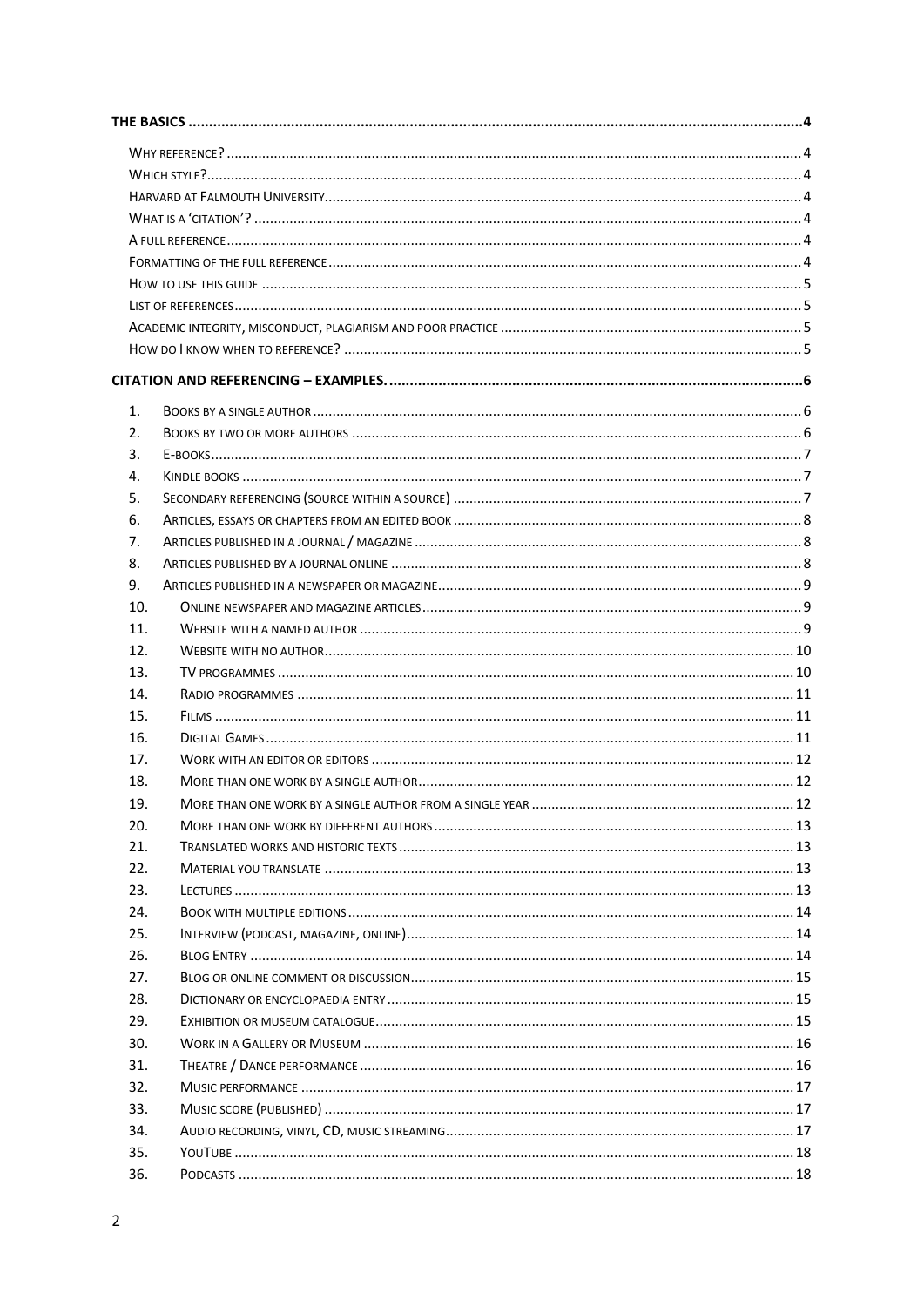| 37. |  |  |
|-----|--|--|
| 38. |  |  |
| 39. |  |  |
| 40. |  |  |
| 41. |  |  |
| 42. |  |  |
| 43. |  |  |
| 44. |  |  |
| 45. |  |  |
| 46. |  |  |
| 47. |  |  |
|     |  |  |
|     |  |  |
|     |  |  |
|     |  |  |
|     |  |  |
|     |  |  |
|     |  |  |
|     |  |  |
|     |  |  |
|     |  |  |
|     |  |  |
| 48. |  |  |
| 49. |  |  |
| 50. |  |  |
| 51. |  |  |
| 52. |  |  |
| 53. |  |  |
| 54. |  |  |
| 55. |  |  |
| 56. |  |  |
| 57. |  |  |
| 58. |  |  |
| 59. |  |  |
|     |  |  |
|     |  |  |
|     |  |  |
|     |  |  |
|     |  |  |
|     |  |  |
|     |  |  |
|     |  |  |
|     |  |  |
|     |  |  |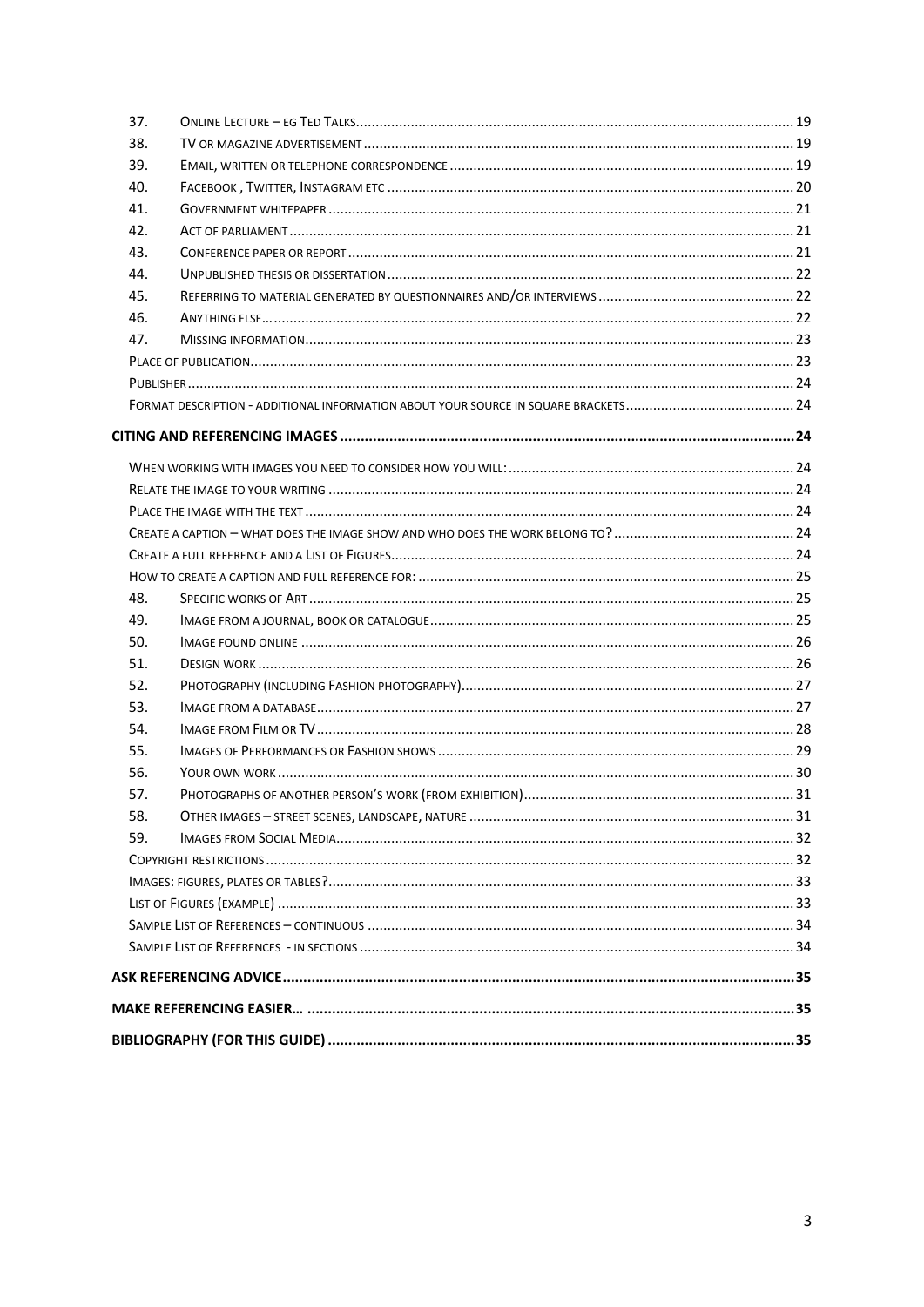# <span id="page-3-0"></span>**The Basics**

## <span id="page-3-1"></span>**Why reference?**

It is important to make clear in your writing when you have quoted from or used information or ideas from another writer or speaker:

At university, you are required to write about what others have found and argued [...]and yet [...] your tutors will tell you that they want you to think for yourselves and come up with your own ideas and interpretations. (Norton and Pitt 2009: 78)

If you show clear, consistent referencing your tutor can give you credit for the research you have done and see how you have integrated it with your own interpretations and ideas.

## <span id="page-3-2"></span>**Which style?**

This guide is based on the Harvard style, which is widely used at Falmouth. There are many variations on Harvard style which have differences in ordering and punctuation – but the required information remains the same. Whichever variations you choose, you **must be consistent** with order, formatting and punctuation of the elements of each reference.

## <span id="page-3-3"></span>**Harvard at Falmouth University**

Your course may offer its own style guide for Harvard – you should check. The StudyHub team provides this guide to a generic style which all of the courses will accept (but not **English/CW courses and some MAs**).

## <span id="page-3-4"></span>**What is a 'citation'?**

Below is an example of a citation of a book by Vergo, which I have included in an essay. This example is a paraphrase but you could also use a quotation. Both quotations and paraphrases must be followed by reference details in brackets:

For Klimt the traditional distinction between artist and craftsman was an artificial one (Vergo 1993: 38)..

**For the citation**: the author's name, year (that the work was published) and the page number (if there is one). It directs the reader to:

## <span id="page-3-5"></span>**A full reference**

The layout below shows how you should set out the full reference for a book in the **List of References**. All the information you need should be at the front of the book, opposite the contents page.

VERGO, Peter. 1993. *Art in Vienna 1898-1918*. 3rd edn. London: Phaidon.

The format for referencing a book sets the pattern for all references.

## <span id="page-3-6"></span>**Formatting of the full reference**

Notice the placing of punctuation and the use of italics. See Examples below for more detail. Referencing tools and apps will save you work on theses detail but are not 100% reliable. You must carefully check your work before submission and use these guides to help you.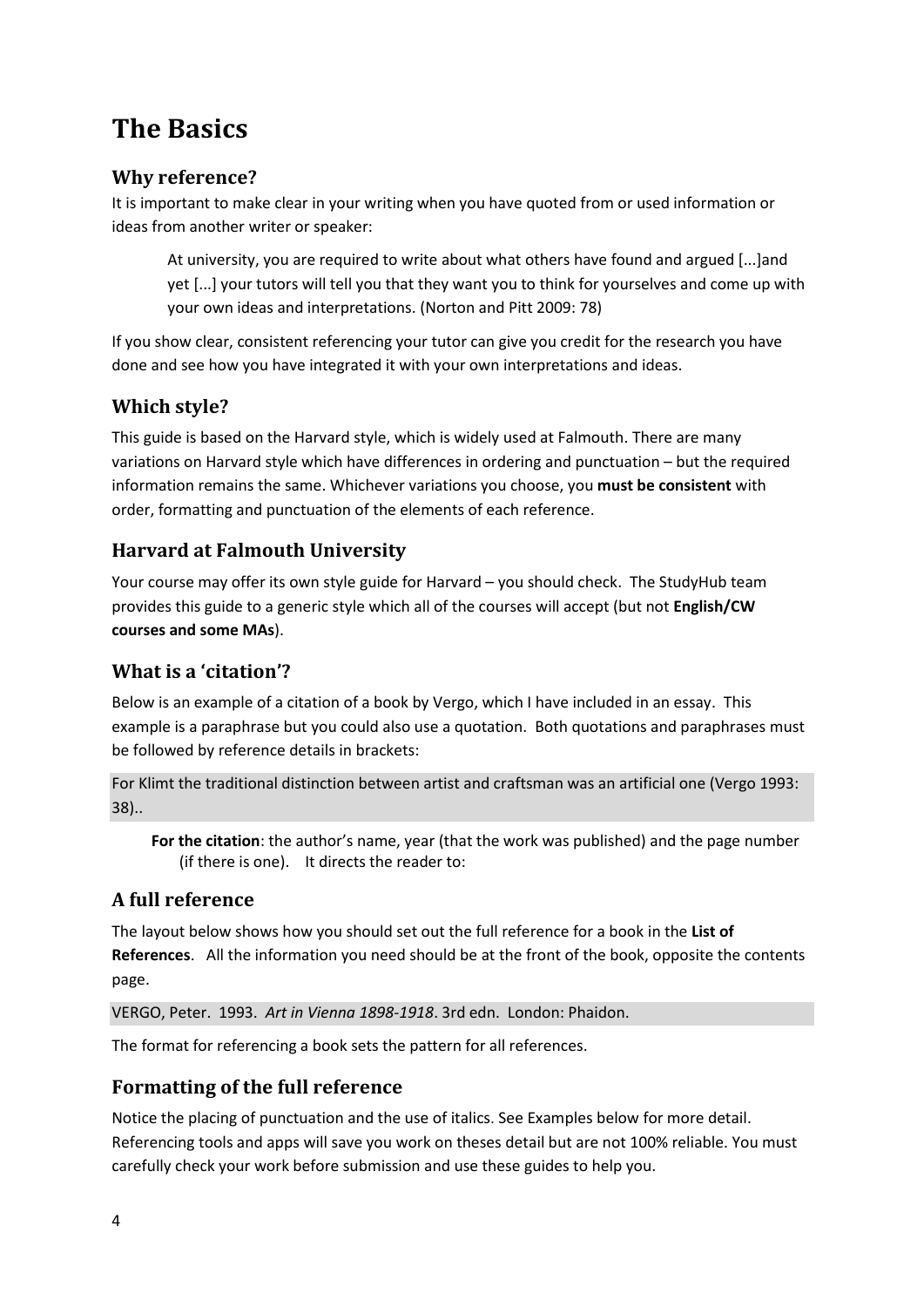## <span id="page-4-0"></span>**How to use this guide**

In each section of this guide there is an example of one or more in-text citations (the bit in brackets) and of the full reference.

## <span id="page-4-1"></span>**List of references**

You should compile an alphabetical list (by surname) of all the sources you have used. Each item appears once. For more on this see section on Bibliographies and Lists of References

## <span id="page-4-2"></span>**Academic integrity, misconduct, plagiarism and poor practice**

Academic knowledge advances as writers build upon what has gone before and acknowledge their sources of information and inspiration. When you use information or ideas from a source, you give credit to the person who "owns" or originated that work or idea. If you copy someone else's work (even if it is not word for word) and fail to acknowledge the source, this is known as plagiarism. Plagiarism goes against the spirit of academic endeavour and is seen as dishonesty. If you are thought to have plagiarised any part of your work, you will be marked down and receive a warning or disciplinary action. It is possible to plagiarise accidentally – this is sometimes called 'technical plagiarism' – and although it is a less serious offence, there are still penalties. Being familiar with and practised at referencing is the best way to avoid these difficulties.

## <span id="page-4-3"></span>**How do I know when to reference?**

Questions you might ask yourself about your writing are:

a. Is that a rephrasing of something I read or heard?

If so, you need to cite and reference the source.

b. Is what I wrote a development of or a new way of interpreting something I read?

In this case, you should phrase your writing and place your citation so that it is clear what part of your idea comes from the source and what part is your own. For example:

Richard Jefferies should be linked to the tradition of utopian thought (Ebbatson 1971), but his utopia belongs to the sphere of culture rather than nature.

c. Does this idea 'belong' to the author I read, or is it commonly accepted?

You do not need to cite Newton every time you refer to gravity; some knowledge is established enough to be public. However, it is easy to read a claim and be so persuaded that it's true that you assume everyone knows this. If in any doubt, cite the source and you will be safe. Providing sources (so long as they are credible) will only make your writing stronger.

For more information about including quotations in your text see StudyHub guides to academic writing. If you do not succeed in integrating your sources and quotations with your own ideas, you may be told that this is 'poor academic practice' and invited to re-submit your work.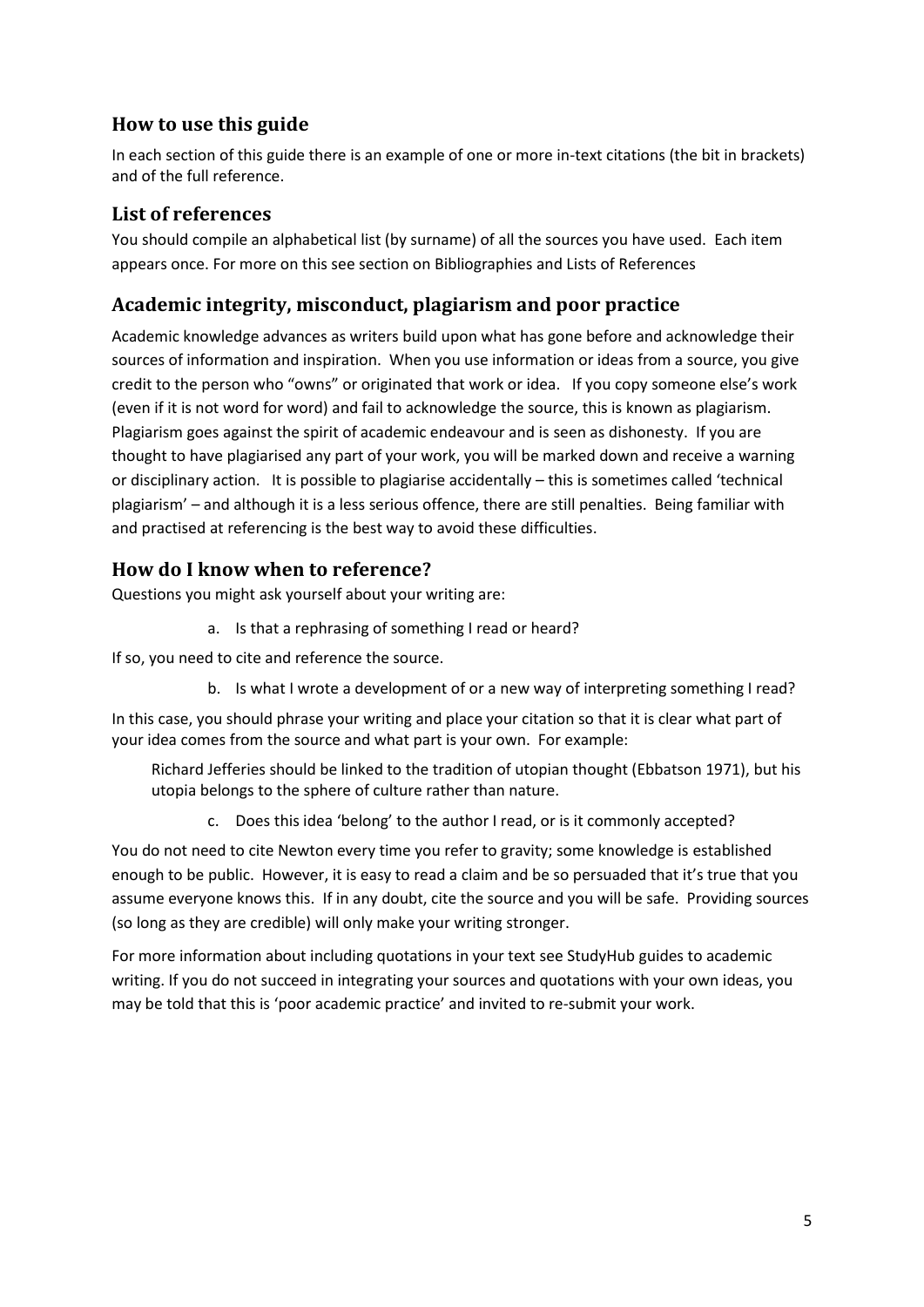# <span id="page-5-0"></span>**Citation and Referencing – examples.**

## <span id="page-5-1"></span>**1. Books by a single author**

This is the basic template for referencing a book. This placing of full-stops and use of italics applies to all books. The first example is a general summary of the author's intention (therefore no page number needed); the second mixes paraphrase and a short direct quotation from a specific page.

#### **Citation**:

The importance of sustainable design was an issue that design theorists were beginning to raise (Papanek 1974).

or:

Papanek dismisses Le Corbusier's house as a machine for living as "a perversion of aesthetics and utility" (1974: 8).

In the second example, the surname is not in the citation as it has already been given. Note that sentence punctuation comes after the brackets, not at the end of the quotation – unless the quotation itself ends in a question or exclamation mark.

#### **Reference:**

PAPANEK, Victor. 1974. *Design for the Real World: Human Ecology and Social Change*. St Albans: Paladin.

Note that the surname of the author is all in capital letters in the reference (but not in the citation). Some authors use an initial or initials instead of a first name. You should follow the author's name as it appears on the source.

#### **Reference:**

THOMPSON, E. P. 1966. *The Making of the English Working Class*. New York: Vintage Books.

## <span id="page-5-2"></span>**2. Books by two or more authors**

Use 'and' (not &) when the authors' names go into the citation. Note that there is no need to reverse the order of any names except that of the first author. Follow the listing given by the book (you do not need to put the authors into alphabetical order).

**Citation:** (McCarthy and Hatcher 1986)

or: McCarthy and Hatcher (1986) have pointed out that…

#### **Reference:**

MCCARTHY, Patsy and Caroline HATCHER. 1996. *Speaking Persuasively: Making the Most of your Presentations*. Sydney: Allen and Unwin.

You should use 'et al.' in the citation for more than two authors, but should include all authors' names in the reference.

**Citation:** Some research (Fisher et al. 2001) has emphasised that the work done by Holstein was in direct conflict with that produced by Greene.

#### **Reference:**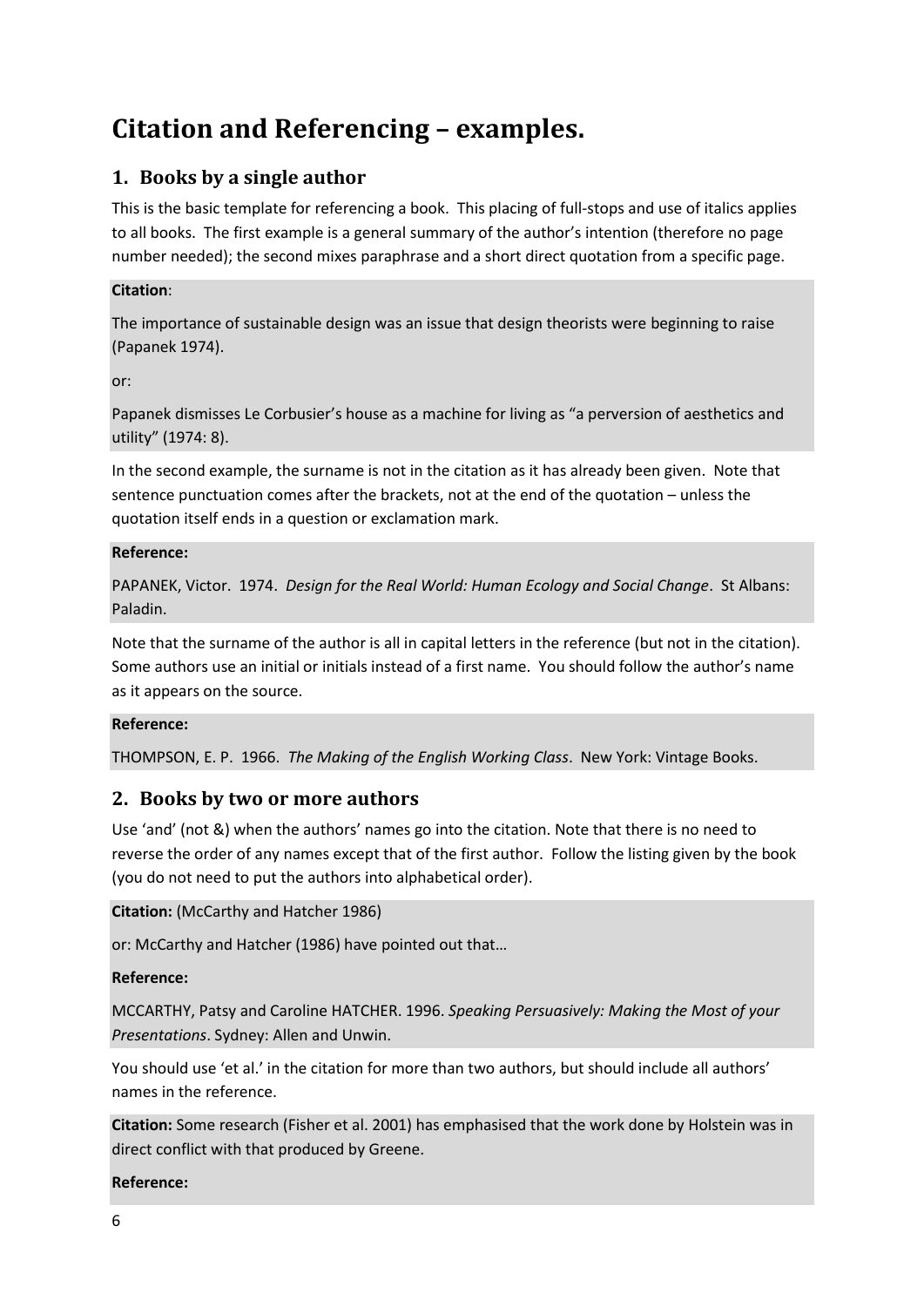FISHER, Roger, William URY and Bruce PATTON. 2001. *Getting to Yes: Negotiating an Agreement*  Without Giving In. 2<sup>nd</sup> edn. London: Century Business.

## <span id="page-6-0"></span>**3. E-books**

The easiest way to reference an e-book is to check the print publication details and use those (see the entries for books above). However, some books are only published in electronic format or it may be difficult to find details of the print version. Some e-book publishers give guidance on how to cite their texts and you can use that information to help you compile your reference (although they are unlikely to give you the right format). In the example below, there are no page numbers available for the quotation but the reference is to a specific chapter which gives a page range (pp.53-68).

**Citation:** "…film [has] had a greater influence on fashion than any other form of visual culture" (Gibson 2012)

## **Reference:**

GIBSON, Pamela Church. 2012. 'Film Stars as Fashion Icons' in *Fashion and Celebrity Culture* [e-book] London: Berg, pp.53-68. Available through Falmouth University Library.

## <span id="page-6-1"></span>**4. Kindle books**

As for e-books (above), text which you access via Kindle or any other e-reader should be referenced in a very similar way to print books but adding the format in square brackets (see below) to the reference. A particular problem for the citation can be that page numbers are not shown on Kindle – in this case you can **either** avoid direct quotation by using paraphrase **or** indicate the section and paragraph number.

**Citation:** one of the author's main points is that "people don't rise from nothing" (Gladwell, 2008, Chapter 1, Section 2, para.5)

## **Reference:**

GLADWELL, Malcolm. 2008. *Outliers: The story of success* [Kindle DX edition] London: Penguin Available from Amazon.com.

## <span id="page-6-2"></span>**5. Secondary referencing (source within a source)**

For example, you want to use a quotation by Walter Benjamin which you find in an essay by Salzani. The best advice is to reference the source in its original form. But if that isn't possible or realistic:

## **Citation:**

Benjamin said that the figure of the flaneur, "lies at the origin of the detective story" (cited in Salzani 2007: 171).

…an eighteenth century view that staying in bed weakened the body: "the flesh is as it were parboiled, and becomes soft and flabby" (John Wesley, cited in Thompson 1993: 392).

The references in these cases would be to Salzani and Thompson; always reference the source that is in front of you.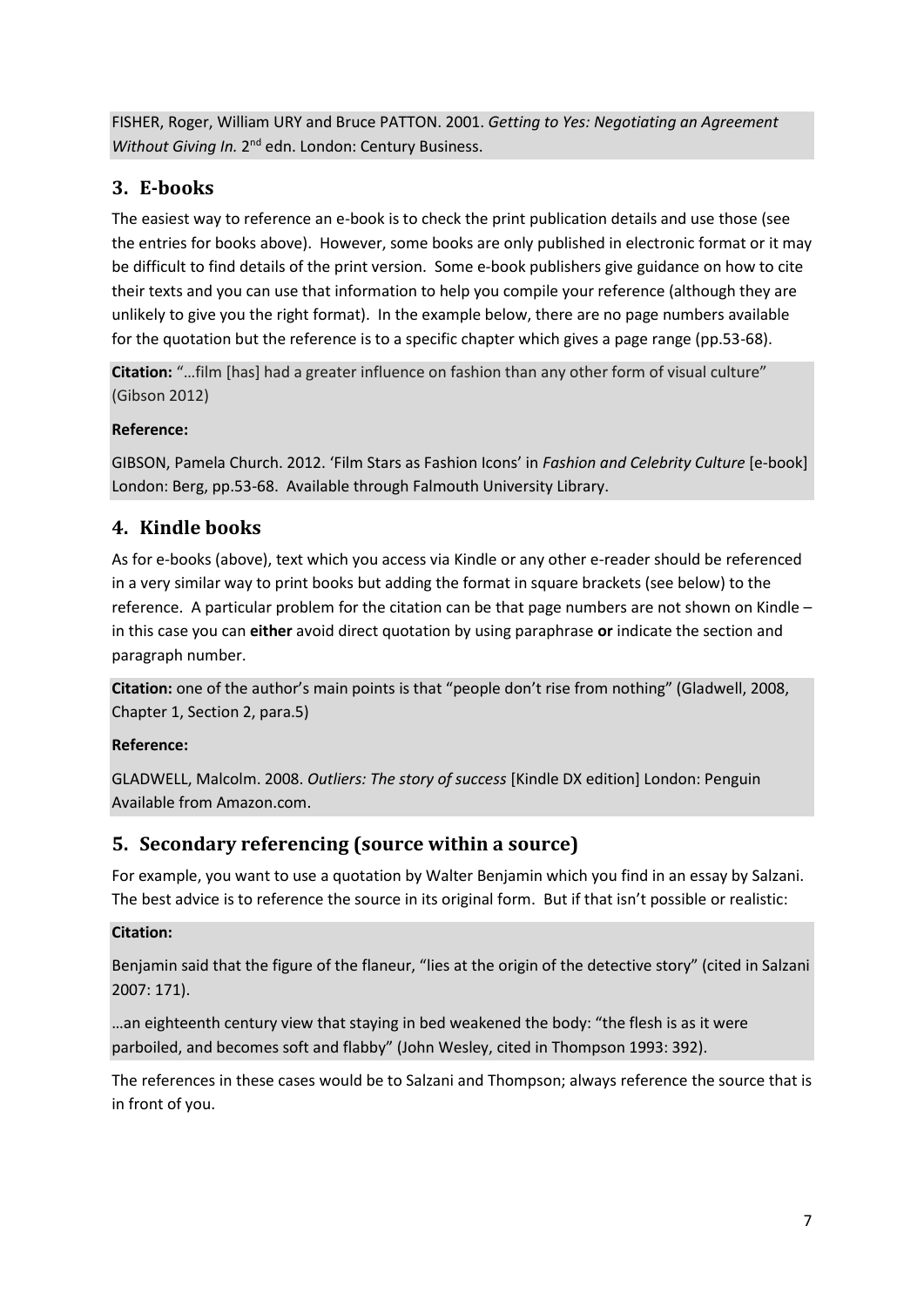## <span id="page-7-0"></span>**6. Articles, essays or chapters from an edited book**

The citation for an article from a collection gives its author, and you provide information about the book and its editor in the full reference. Note that the date refers to the date of publication for the book in your hand, not the date when the collected material was originally published.

#### **Citation:**

This presents the important distinction between science as a field of testable knowledge and as a form of religion (Szasz 1999: 278-9), which…

A page range is given in the citation because the section referred to spans two pages.

#### **Reference:**

SZASZ, Thomas. 1999. 'Ceremonial Chemistry'. In Mike JAY(ed.). *Artificial Paradises: A Drugs Reader*. London: Penguin, 278-82.

There is quite a lot of information to include in this kind of reference. Notice that:

the article title goes in inverted commas and the book title in italics;

the editor's name goes in normal order (not surname first);

the page spread for the article is given after the publisher (you can use pp. 278-82 if you prefer);

when there are two parts to a title, you should separate them with a colon (:) if they are not separated with any other punctuation on the title page.

## <span id="page-7-1"></span>**7. Articles published in a journal / magazine**

This is similar to an article in an edited book (above). The title of the journal goes in italics.

#### **Citation:**

Cook argues that children have wrongly been excluded from theories of consumer culture (2008).

#### **Reference:**

COOK, Daniel Thomas. 2008. 'The Missing Child in Consumption Theory'. *Journal of Consumer Culture*, 8(2), 219-243.

The numbers after the title of the journal refer to the volume number first, then the issue or part number in brackets. Some journals or magazines don't follow the volume / issue formula, in which case you can use the information they provide – 'Spring' or 'May' for example.

## <span id="page-7-2"></span>**8. Articles published by a journal online**

Most print journals can be accessed online via The library's One Stop Search and Subject guides. In most cases, you read the journal in PDF format, which gives you an electronic version of the printed journal, complete with page numbers. In this case, the citation and reference are exactly the same as if you were using the paper version and there is no need to give the url address or the date of access.

If you do not have the page numbers of the article, you should reference in a similar way to an online newspaper (see below), including the url address and the date accessed.

#### **Citation:**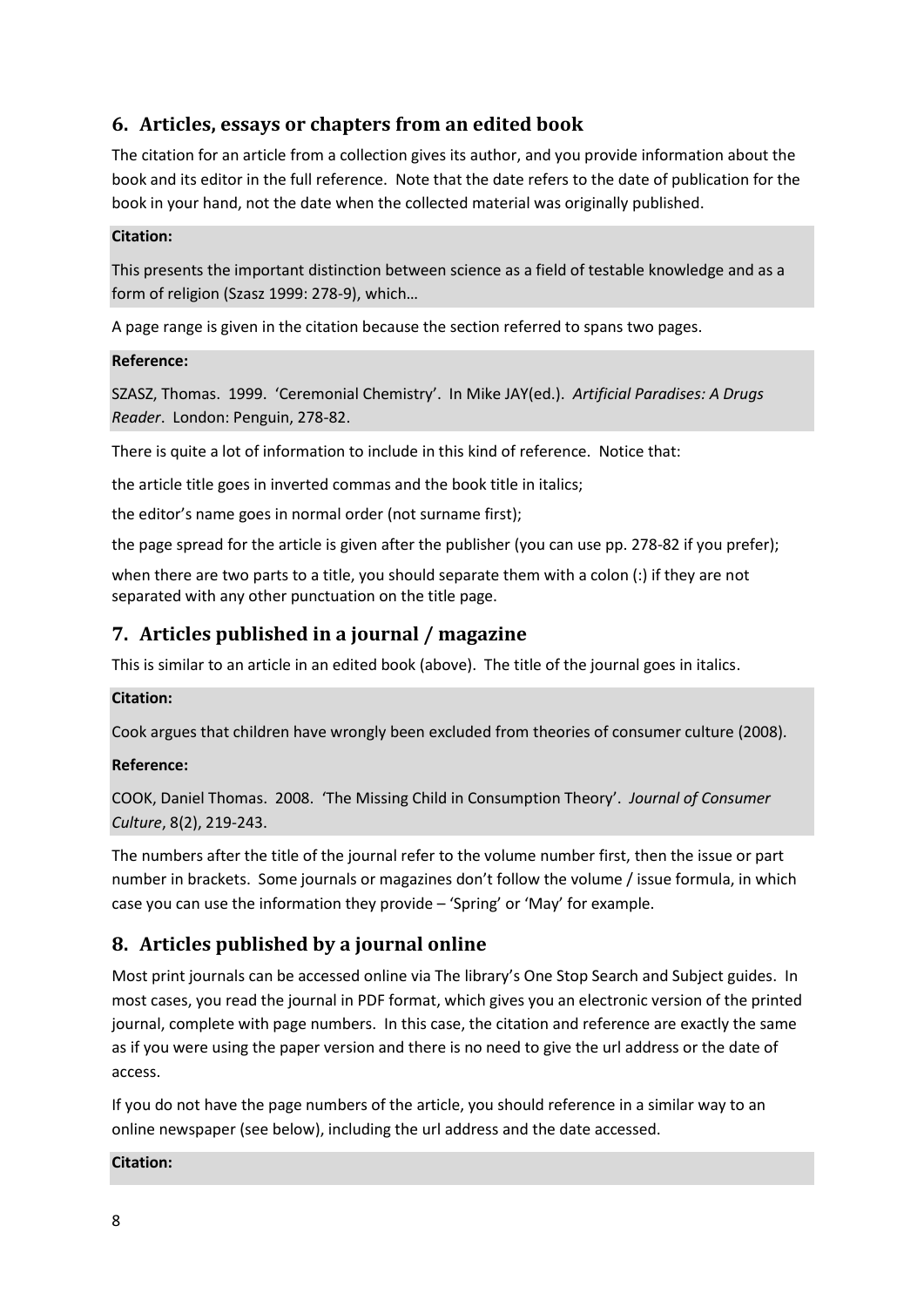… (Villard and Nudds 2007).

## **Reference:**

VILLARD, Marc-André and Thomas D NUDDS. 2007. 'Making the Most of Science during the New Environmental Fervor'. *Avian Conservation and Ecology* 2(1). Available at: [http://www.ace](http://www.ace-eco.org/vol2/iss1/art8/)[eco.org/vol2/iss1/art8/](http://www.ace-eco.org/vol2/iss1/art8/) [accessed 18 July 2018].

## <span id="page-8-0"></span>**9. Articles published in a newspaper or magazine**

A newspaper or magazine source could be used in a different way to an article in an academic journal, for example when you are giving examples of how the media has reacted to an issue.

#### **Citation:**

There have been attempts in the media to link the panic over teenage knife-crime to Britain's aggressive foreign policy (North 2008: 25).

## **Reference:**

NORTH, Rachel. 2008. 'Drop the Knife – But We'll Keep our Missiles, Thanks'. *The Independent*, 21 July.

## <span id="page-8-1"></span>**10. Online newspaper and magazine articles**

Similar to 7 above, but you need to provide the full link to the article (in place of a page number) and the date of access. Below is how the reference would work for the online version of the example above (the citation is the same).

NORTH, Rachel. 2008. 'Drop the Knife – But We'll Keep our Missiles, Thanks'. *The Independent* 21 July [online]. Available at: http://www.independent.co.uk/opinion/commentators/rachel-northdrop-the-knife-ndash-but-well-keep-our-missiles-thanks-872835.html [accessed 21 July 2018].

## <span id="page-8-2"></span>**11. Website with a named author**

There are plenty of websites that are excellent sources but many are not! You should evaluate the credibility of your sources – see StudyHub Research sections on evaluating sources. There are times when referring to material from a website as an example of a point of view is relevant.

#### **Citation:**

…provides a personal account of the artist's creative process (Heron 2014).

Leni Schwendinger emphasises the importance of communication and collaboration (Schwendinger ca. 2007).

In the second citation we have no exact date of publication – ca. 2007 means about 2007. If you can't work out an exact year but know approximately then you can use **ca.** before the year.

#### **Reference:**

HERON, Giles. 2014. 'Patrick Heron: not just a stroll in the garden. *Tate* [online]. Available at: https://www.tate.org.uk/context-comment/articles/patrick-heron-not-just-stroll-garden [accessed 22 July 2018].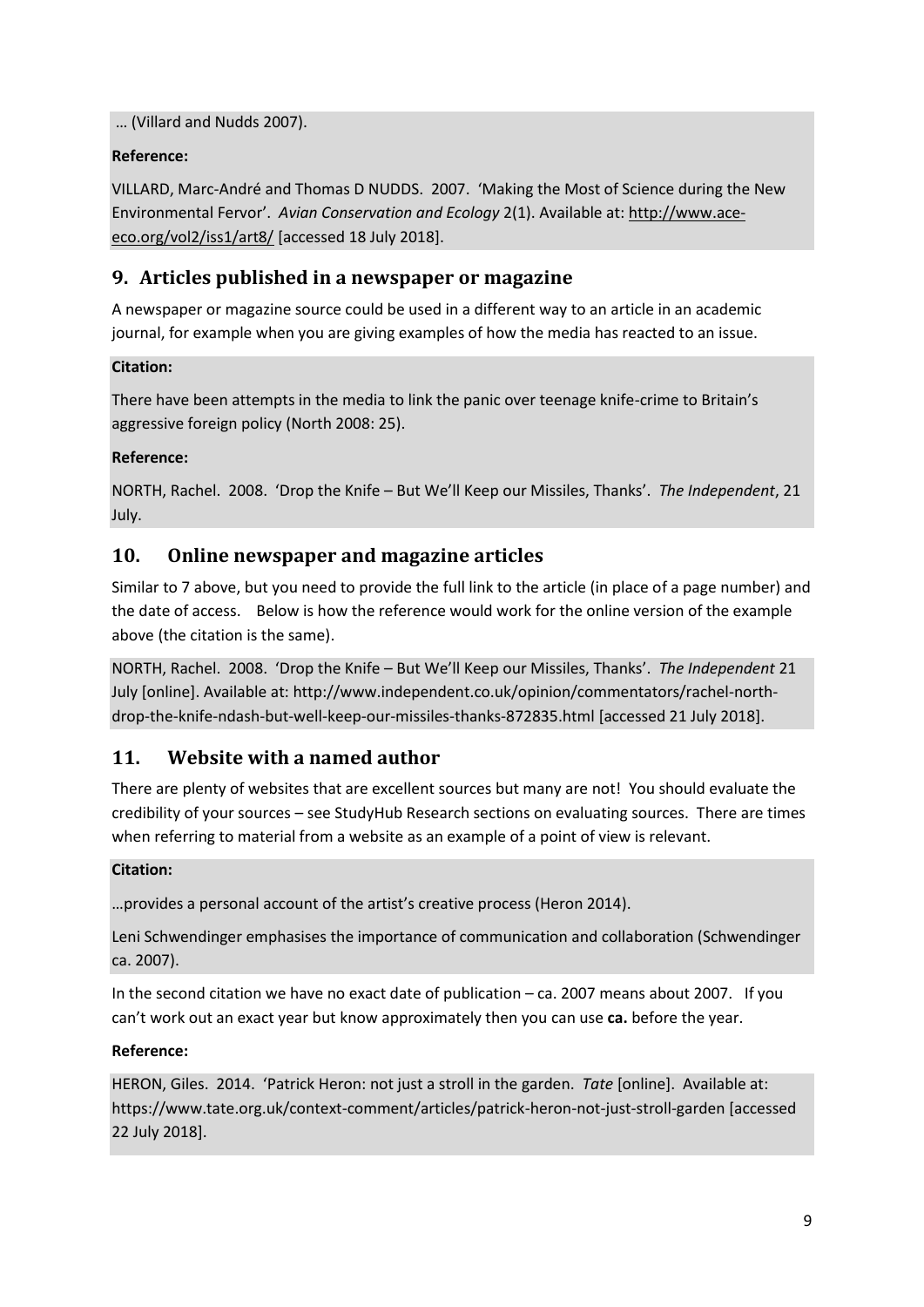SCHWENDINGER, Leni. ca. 2007. 'How can we help designers get the right skills?'. *Design Council* [online]. Available at: [http://www.creative-net.co.uk/Live-Issues/How-can-we-make-sure-designers](http://www.creative-net.co.uk/Live-Issues/How-can-we-make-sure-designers-have-the-right-skills/)[have-the-right-skills/](http://www.creative-net.co.uk/Live-Issues/How-can-we-make-sure-designers-have-the-right-skills/) [accessed 31 March 2011].

The title for the Schwendinger reference is taken from the title at the top of the web page; if there is no title, you should use anything appropriate which identifies the page.

## <span id="page-9-0"></span>**12. Website with no author**

Some online materials have a named author; others don't give a name but use the © symbol. For example, information on the Falmouth University website has ©Falmouth University 2018 at the bottom. In this case, you would use Falmouth University as the author and 2018 as the date.

You need to be very clear on *why* you are using a source with no named author. Sometimes the nature of the site is seen to have enough credibility – because it is the official site of an authoritative institution. However, you are advised against using a web source as an authority if there is not a good reason to treat that source as authoritative. You are advised against citing Wikipedia.

Business reports, market trends and statistical sites can be referenced in this way:

#### **Citation:**

"Universities have benefited from free movement throughout the European Union…" (IbisWorld 2018).

Data from the Met Office on April 4 2011 shows a typical… (Met Office 2011).

#### **Reference:**

IBISWORLD. 2018. 'Brexit impact statement: UK Universities'. *IBISWorld* July 2018. Available at: https://clients1-ibisworld-

com.ezproxy.falmouth.ac.uk/reports/uk/brexitupdate/default.aspx?entid=4485 [accessed 22 August 2018].

MET OFFICE. 2017. 'Latest Marine Observations (04.04.17)'. *Met Office* [online]. Available at: <http://www.metoffice.gov.uk/weather/marine/observations/> [accessed 4 April 2017].

As you can see from these references, the name of the website can stand in for the author. If there is no title for the page, use anything appropriate to identify a specific page. It is possible to refer to sites (the fact that they exist and what they provide) without focussing on specific pages:

GUARDIAN FILM. Available at:<http://www.guardian.co.uk/film> [accessed 25 June 2018]. IMDB. Available at[: http://www.imdb.com/](http://www.imdb.com/) [accessed 26 August 2018].

## <span id="page-9-1"></span>**13. TV programmes**

For television programmes, you have to choose who or what would be most appropriate to stand as the author; the most common are the director (example 2), the speaker (example 1) or the name of the programme (example 3).

#### **Citation**:

In an interview, the Prime Minister continued to refer to 'strong and stable leadership' (May 2017).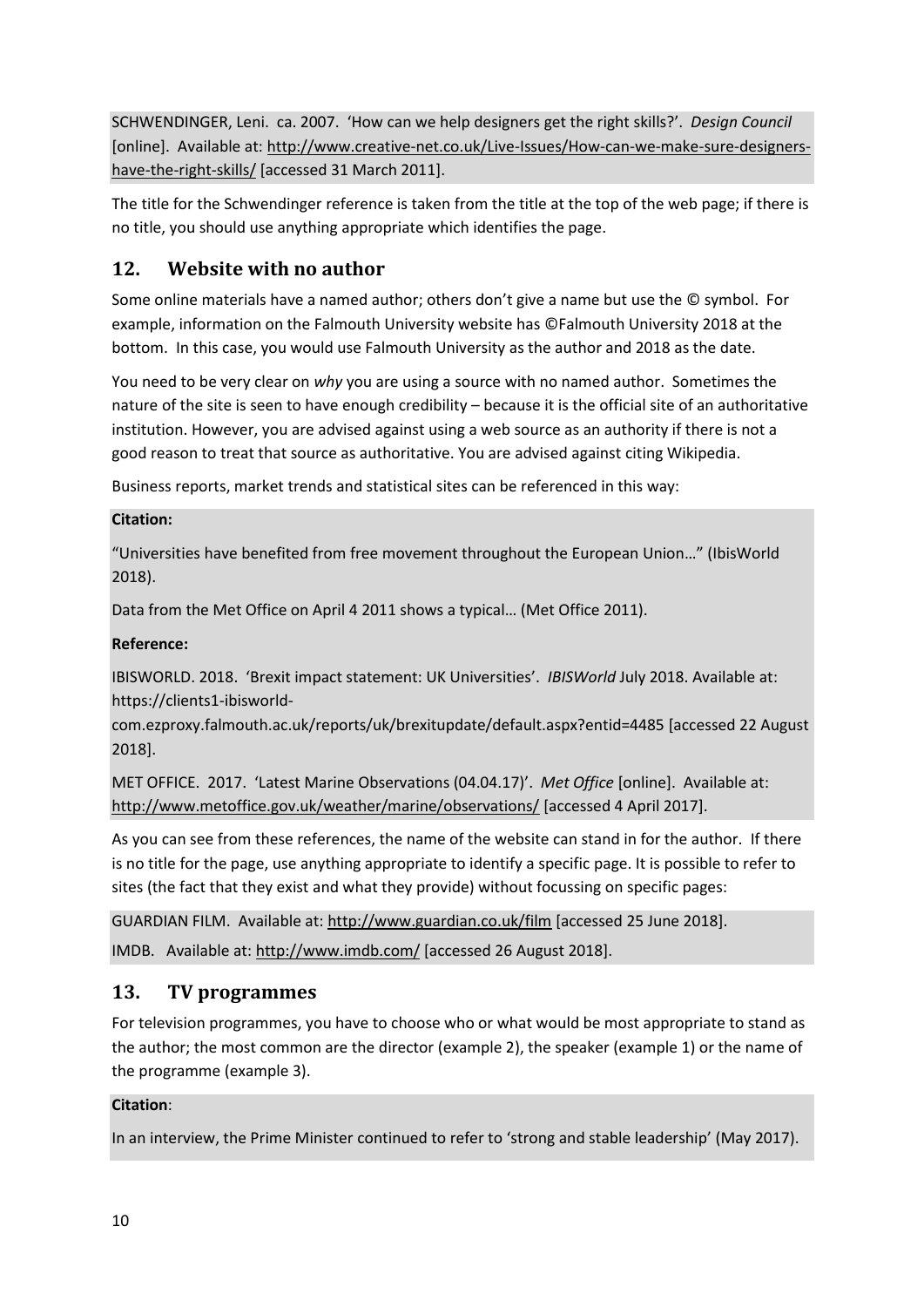…the view that contemporary debates about the liberty of the individual in society derive from Cold War mathematics (Curtis 2007).

…the appeal of BBC's longest running dramas (*Eastenders*; *Casualty*).

In the first example, it is the speaker who is cited (and her role as presenter or interviewee is given in the reference). In the second, the director is cited, much like the author of an article or book. In the last example, the titles of the programmes are used; they are italicised, like book titles. **Note for TV students :** pay attention to specific guidelines from your course for referencing TV series or franchises. These will be similar to the third example but include series dates.

#### **Reference:**

MAY, Teresa. 2017. Interviewed on *The Andrew Marr Show* [TV broadcast]. BBC 1, April 19 2017.

CURTIS, Adam. 2007. *The Trap: What Happened to Our Dreams of Freedom? Part I: Fuck You Buddy* [TV broadcast]. BBC 2, 11 March 2007.

*EASTENDERS*. BBC 1 [TV series].

## <span id="page-10-0"></span>**14. Radio programmes**

Similar to TV programmes although you might like to add in the place of production for radio.

#### **Citation:**

…campaigns on local radio to overturn the decision to close the recycling centre at United Downs (Pirate FM 2008).

#### **Reference:**

PIRATE FM. 2008. [radio broadcast] Redruth, Cornwall: Pirate FM, 23 July 2008.

## <span id="page-10-1"></span>**15. Films**

At Falmouth, the director(s) is consistently used in place of the 'author' in the citation and reference. The director and date should always be provided at the first mention of the film in your writing. Later mention of the film does not need to provide the date, unless you need to distinguish which film(s) by a director you are talking about. There is no need to add [Film] if you list these entries in a Filmography section.

#### **Citation:**

Alex Garland's screenplay for *28 Days Later* (Boyle 2002) recast the zombie genre for new audiences.

…other films such as *Performance* (Cammell and Roeg 1970).

#### **References:**

BOYLE, Danny. 2002. *28 Days Later* [Film].

CAMMELL, Donald and Nicholas ROEG. 1970. *Performance* [Film].

## <span id="page-10-2"></span>**16. Digital Games**

**Citation:**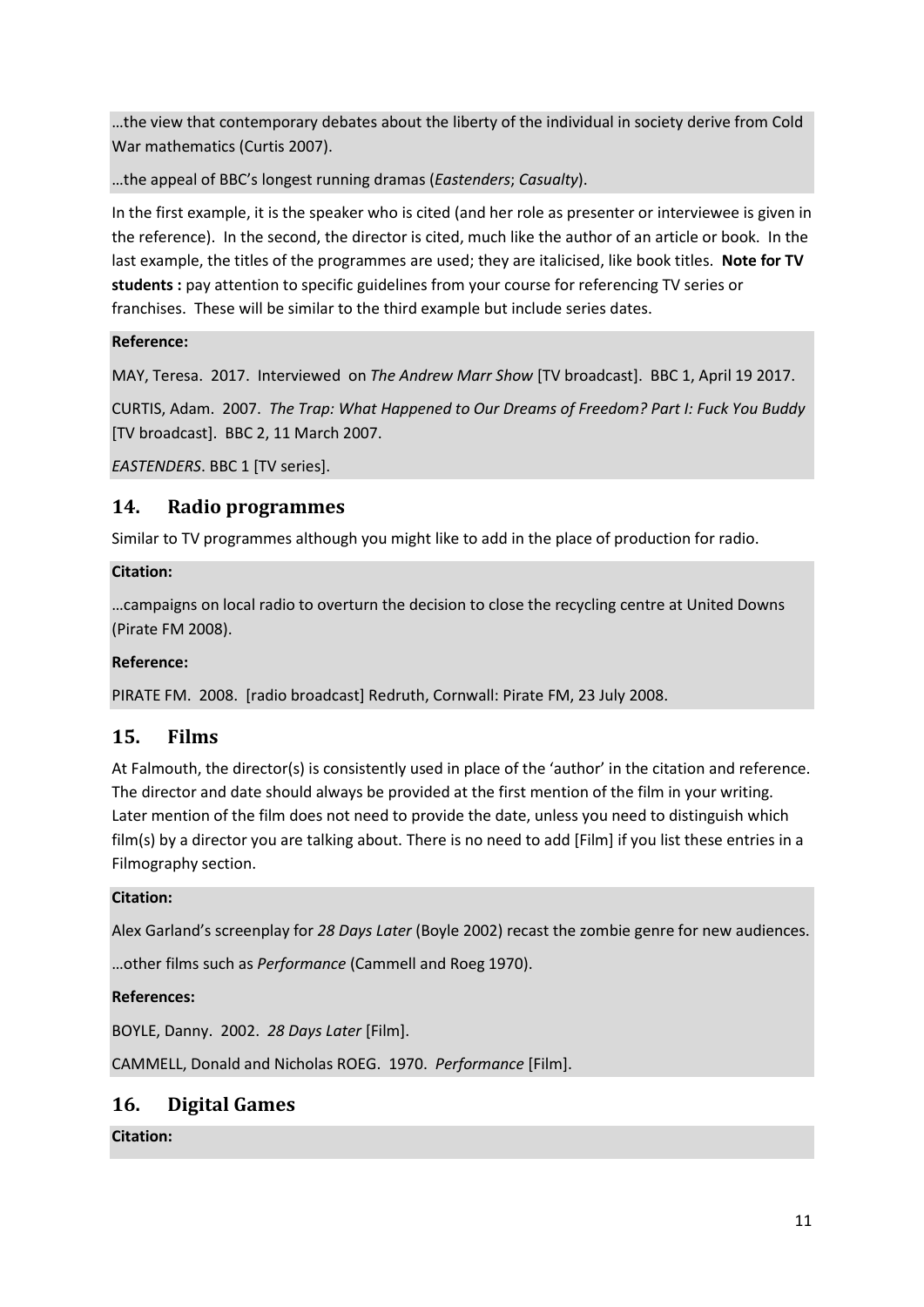The *Dead Space* series – which includes *Dead Space* (2008) and *Dead Space* (2011) – uses progressively more sophisticated gameplay mechanics…

## **References:**

*Dead Space.* 2008*.* EA Redwood Shores, Electronic Arts*.* 

*Dead Space 2.* 2011. Visceral Games, Electronic Arts.

Because we don't have an individual author or creator, we are using the title of the game(in italics) to begin the reference. You may be asked by your course to include the format or platform if appropriate. In this case, we have included the studio or division of EA which is responsible.

## <span id="page-11-0"></span>**17. Work with an editor or editors**

You would usually refer to an individual essay or chapter within an edited book – see 4. above. Only if you want to reference the work as a whole would you use the editor.

#### **Citation:**

In *Beyond the Ferris Wheel* (Danaher 1998) the contributors discuss aspects of postmodern consumer culture...

#### **Reference:**

DANAHER, Patrick. (ed.) 1998. *Beyond the Ferris Wheel.* Rockhampton: CQU Press.

## <span id="page-11-1"></span>**18. More than one work by a single author**

You may want to reference two or more works by a particular author. If you want to show an author's position that spans several works, you could cite more than one source. Put the dates in chronological order.

**Citation:** Crary has shown that the consumption of optical entertainment is driven by more than the availability of the technology (1992, 1999).

The sources are separate, so (in this case) would appear as two items in the reference list.

## <span id="page-11-2"></span>**19. More than one work by a single author from a single year**

If you cite two or more works by a single author, published in the same year, they need to be distinguishable by letters, as below. This applies if they are cited together or in different parts of the essay / dissertation.

#### **Citation:**

The West's idealisation of suffering in other countries is open to criticism (Žižek 2008a, 2008b).

## **References:**

ŽIŽEK, Slavoj. 2008a. *In Defense of Lost Causes*. London: Verso.

ŽIŽEK, Slavoj. 2008b. 'Tibet: Dream and Reality'. *Le Monde Diplomatique* [online], May 2008. Available at[: http://mondediplo.com/2008/05/09tibet](http://mondediplo.com/2008/05/09tibet) [accessed 4 April 2011].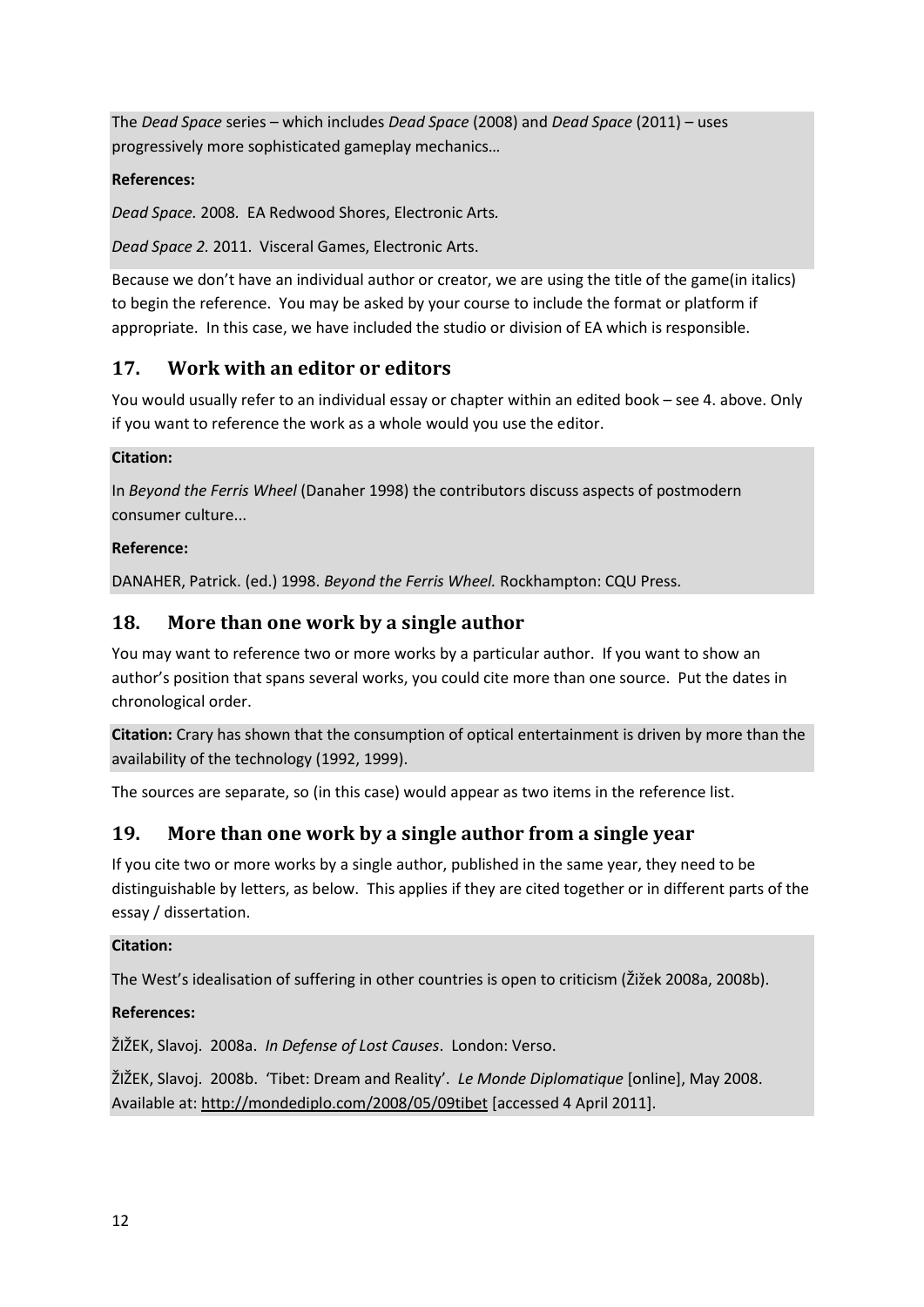## <span id="page-12-0"></span>**20. More than one work by different authors**

Sometimes, you will want to show that a position has been taken by more than one author. Separate sources in the citation with a semi-colon (;).

**Citation:** The rise of self-esteem as an educational issue has been criticised for creating student dependency on praise from their teachers (Ecclestone 2003; Furedi 2004, 2006).

The texts (three in the example) would be referenced in the list separately.

## <span id="page-12-1"></span>**21. Translated works and historic texts**

Information on the translator should be provided. 'Translated by' can be abbreviated to Trans.

The date refers to the date of publication of the translation in your hand, not the original date; if you want to tell the reader the original publication date, this can be given in parentheses after the title (not in italics). If you feel the information is important, you can put both dates in the citation (see second example):

#### **Citation:**

… (Tolstoy 2006). OR …(Tolstoy 1877/2006)

#### **Reference:**

TOLSTOY, Leo. 2006. *Anna Karenina* (1877). Translated by Richard Pevear & Larissa Volokhonsy. London: Penguin.

#### <span id="page-12-2"></span>**22. Material you translate**

If you are confident, you can translate small amounts of material from another language into English

#### **Citation:**

During Portugal's match against Germany, the Portuguese commentator referred to the "heroic struggle against Germanic aggression" [my translation] (Santos 2008).

You may also want to translate the title of a book or film that has not been translated into English. If subtitles or a translation exists, you would probably use these. (The reference below does not correspond to the citation above.)

#### **References:**

KĘDZIERZAWSKA, Jadwiga. 2008. *Chciałbym się Zgubić...* [*I Would Like to Get Lost…* (My translation)]. [Film].

#### <span id="page-12-3"></span>**23. Lectures**

Your lecturers have probably given you definitions of terms, overviews of movements, concepts etc. which you may want to use in your writing. Lectures are not the best source to cite and reference however – which is not a comment on the quality of lectures! The problem is that you cannot direct your reader to the original material you are referring to, so it is always better to reference a published source. (For referencing online lectures see number 37 below). If you do decide to cite and reference a lecture, it would look like this:

#### **Citation:**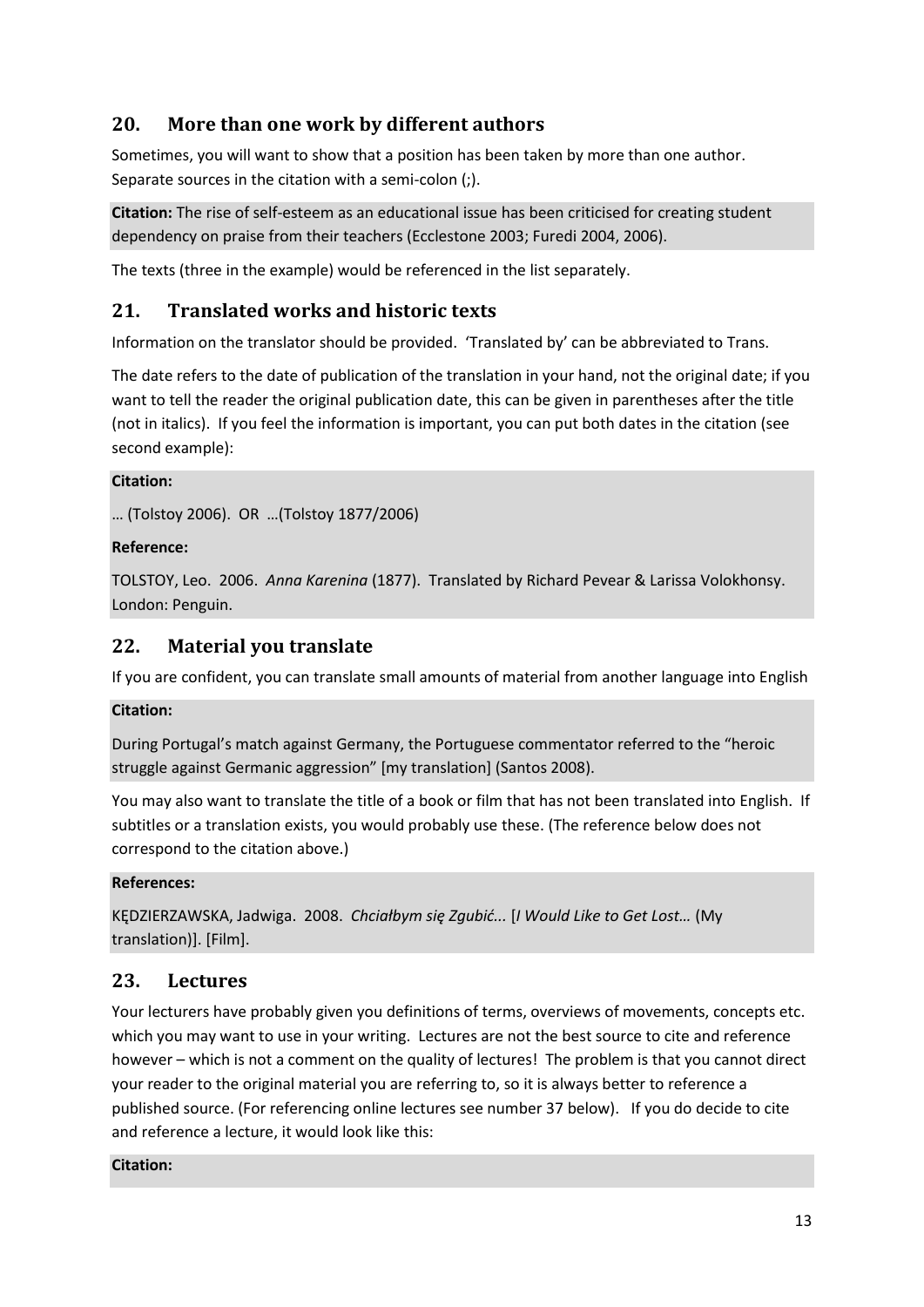… (Marshall 2017).

#### **Reference:**

MARSHALL, Kingsley. 2017. 'The question and the thesis' [lecture]. FLM311 for BA Film. Falmouth: Falmouth University, 26 October 2017.

## <span id="page-13-0"></span>**24. Book with multiple editions**

This information goes in the same place as the translator (see 21. above). It can be tricky to establish which edition you are working with and requires some interpretation of the information you are given. Sometimes Wikipedia, Google, Amazon and the Library catalogues can provide help as to publishing history. If you think it is the first or only edition, there is no need to add that information. In the example below, this is not the  $2^{nd}$  edition of Plato published but it is the second edition from Penguin which has been translated by Lee.

**Citation:** (Plato 2003).

#### **Reference:**

PLATO. 2003. *The Republic*. 2<sup>nd</sup> edn. Translated by H. D. P. Lee. London: Penguin.

#### <span id="page-13-1"></span>**25. Interview (podcast, magazine, online)**

You will need to decide whether your focus is the interviewer or the interviewed

#### **Citations:** (Beeching 2018)

(Celli 2000).

As Richard Dawkins made clear in an online interview (2004).

#### **References**:

BEECHING, Vicky. 2018. Interviewed by Stephen Sackur on *HardTalk* [podcast]. BBC World Service, August 2018.

CELLI, Carlo. 2000. Interviewing Marcello Pezzetti in *Critical Inquiry*, 27 (1), pp. 149-157.

DAWKINS, Richard. 2004. Interviewed by Jim Holt in *Slate* [online]. Available at: <http://www.slate.com/id/2110249/> [accessed 4 April 2011].

You may have less prominent figures or members of the public interviewed – in this case it is better to simply reference the programme where they appear.

## <span id="page-13-2"></span>**26. Blog Entry**

These follow the format for website material with an author.

#### **Citations:**

The web has enabled access to a wealth of information and advice about writing (Cayley 2018).

For the social commentator Hunziger, capitalism is incompatible with attempts to stabilize the earth's climate (2018).

#### **References:**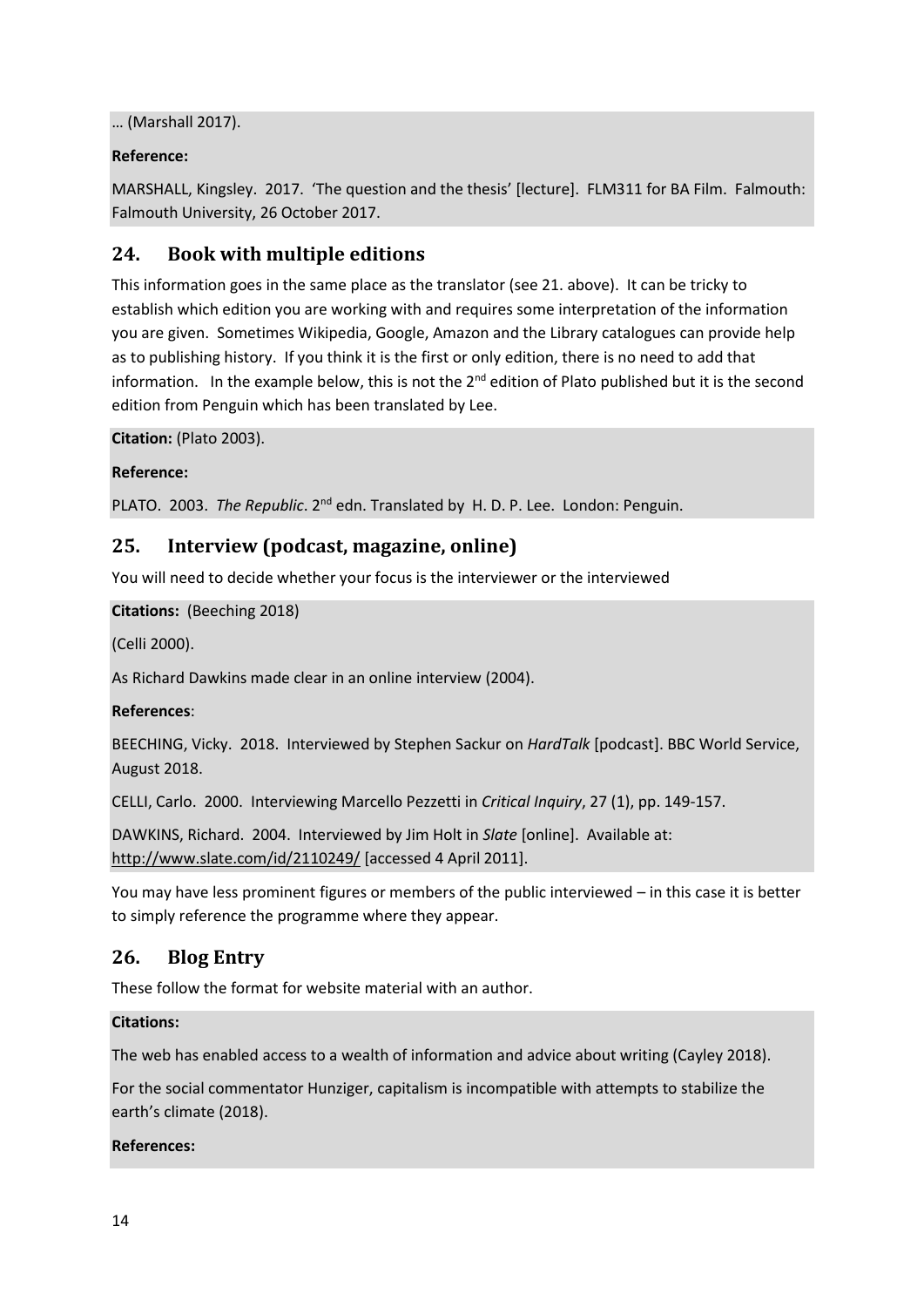CAYLEY, Rachael. 2018. *Explorations of Style: a blog about Academic Writing* [online]. Available at: https://explorationsofstyle.com/ [accessed 22 August 2018].

HUNZIKER, Robert. 2018. 'Capitalism's rough and tumble climate affair'. *Counterpunch* [online], 22 August 2018. Eds. Jeffrey ST. CLAIR and Joshua FRANK. Available at:

[https://www.counterpunch.org/2018/08/22/capitalisms-rough-tumble-climate-affair/l](http://counterpunch.org/farago07252008.html) [accessed 22 August 2018].

## <span id="page-14-0"></span>**27. Blog or online comment or discussion**

Be careful to consider how useful these sources will be. It is generally easier to refer to the blog rather than individual posters

#### **Citation**:

…one comment points out that there were earlier mentions of time as a 'fourth dimension' (AndrewL commenting on Bernstein 2018)

#### **Reference:**

BERNSTEIN, Jeremy. 2018. 'Four-dimensional Proust'. *LRB Blog* [online], July 19. Available at: [https://www.lrb.co.uk/blog/2018/07/19/jeremy-bernstein/four-dimensional-proust/#comment-](https://www.lrb.co.uk/blog/2018/07/19/jeremy-bernstein/four-dimensional-proust/#comment-18166)[18166.](https://www.lrb.co.uk/blog/2018/07/19/jeremy-bernstein/four-dimensional-proust/#comment-18166) [accessed 22 August 2018]

## <span id="page-14-1"></span>**28. Dictionary or encyclopaedia entry**

The key, specialist terms you might be using could have more open, subtle or contested meanings than the definitions offered by a standard dictionary. Specialist dictionaries and encyclopaedias are more useful.

#### **Citation:**

The word 'cypher' has three separate definitions (*Vocabulary.com* 2018).

Canada has historically had one of the highest rates of consumption of recorded music per capita (Théberge 2000: 245).

#### **References:**

*Vocabulary.com*. 2018. 'Cypher'. Available at: [https://www.vocabulary.com/dictionary/cypher.](https://www.vocabulary.com/dictionary/cypher) [accessed 22 August 2018]

THÉBERGE, Paul. 2000. 'Music, Technology and Media in Canada'. *Garland Encyclopaedia of World Music*, vol. 3.,245-249.

## <span id="page-14-2"></span>**29. Exhibition or museum catalogue**

There may be texts in an exhibition catalogue by the author, the curator or others who have provided essays.

The first example below is quite straightforward. The second example is a book which forms the documentation of an artist's work. The third is an example of a catalogue which contains individual essays by different authors which are each separately cited and referenced.

#### **Citation:**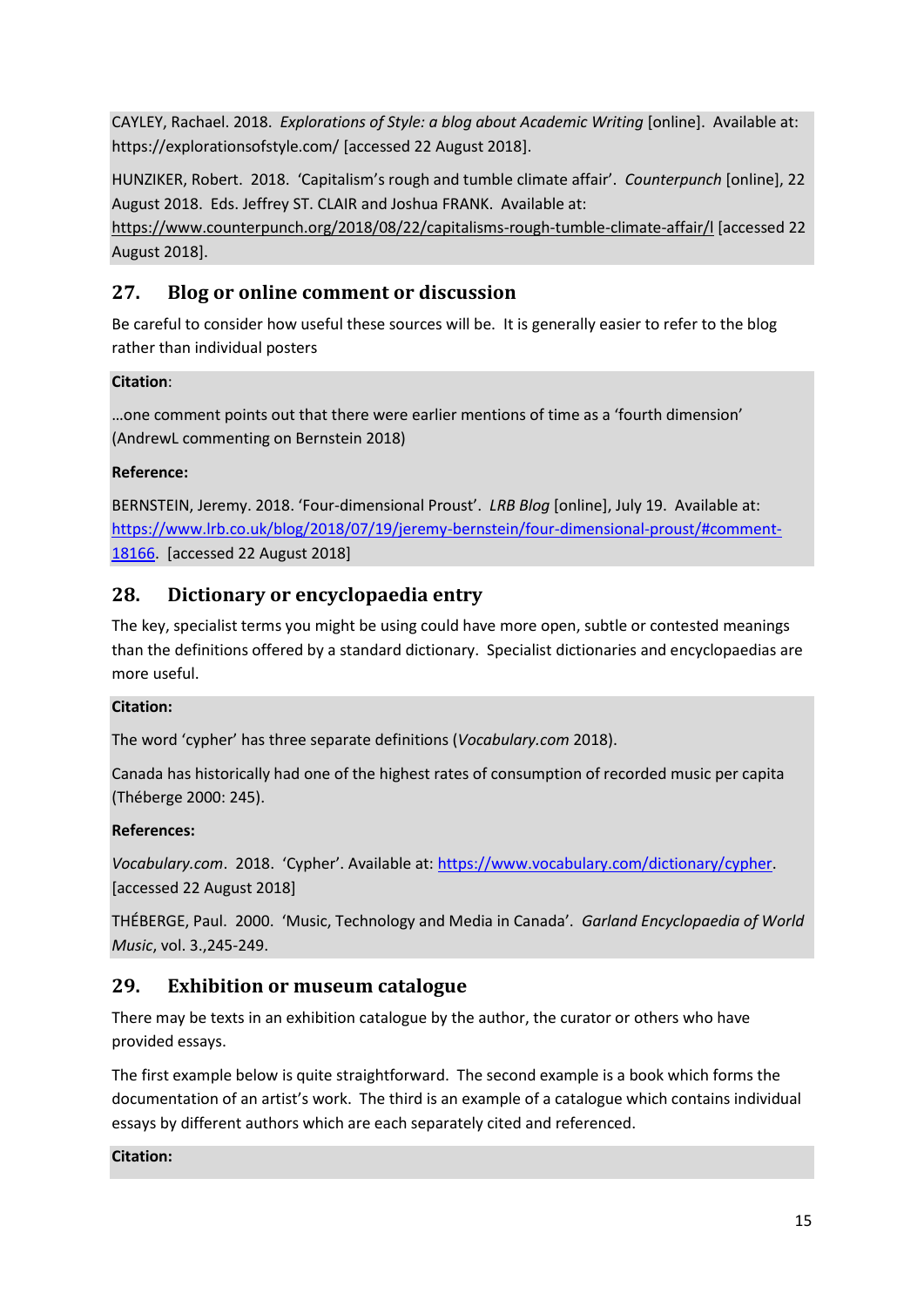Flanagan's sculptures are said to celebrate performance (Dawson 2008).

Nils Norman has compiled a glossary of terms which are related to urban homelessness (2008).

[...] the rise of portrait photography in Medellin in the first decades of the twentieth century (Oldfield 2008: 61).

#### **References**:

DAWSON, Barbara. 2008. Catalogue introduction. *Barry Flanagan: Sculptures 2001-2008* [exhibition catalogue]. London: Waddington Galleries.

NORMAN, Nils. 2008. *Charing Cross*. London: Koenig Books.

OLDFIELD, Pippa. 2008. 'Rivers of Photos: Popular Portrait Photography in Columbia'. *Once More with Feeling: Recent Photography from Columbia* [exhibition catalogue]. London: The Photographers' Gallery, 58-69.

Publishing information is often found at the *end* of an exhibition catalogue.

#### <span id="page-15-0"></span>**30. Work in a Gallery or Museum**

For this type of work, you should put the date the work was viewed and, if appropriate, the title of the exhibition.

#### **Citation:**

… as in the work *Godrevy Lighthouse* (Hilton 2003).

#### **Reference:**

HILTON, Rose. 2003. *Godrevy Lighthouse* [oil on canvas]. St Ives: Tate St Ives Gallery. Exhibition from 26 January – 11 May 2008: *The Beauty of Ordinary Things: A Selected Retrospective 1950 – 2007*.

#### <span id="page-15-1"></span>**31. Theatre / Dance performance**

Theatre performances are authored (the play existed before the performance) or they are devised (written for the production). In both cases, you would give the director. For dance performances, you would normally give the choreographer as the 'author'. Alternatively, to emphasise of the performance rather than the composer or originator, you can use the title of the work in place of the author.

**Citations:** (Ibsen 1991) (Preljocaj 2004) (*Souterrain* 2007)

#### **References**:

IBSEN, Henrik. 1991. *Peer Gynt* [theatre]. Dir. David Thacker. Dramaten, Målarsalen. First performance 27 April 1991.

PRELJOCAJ, Angelin. 2004. *N* [dance performance]. Montpellier Dance Festival: Ballet Preljocaj. First performance 1 July 2004.

*Souterrain*. 2007. [theatre]. Dir. Bill Mitchell. Dolcoath Mine, Camborne: Wildworks. First performance 13 July 2007 [performance viewed 13 August 2007].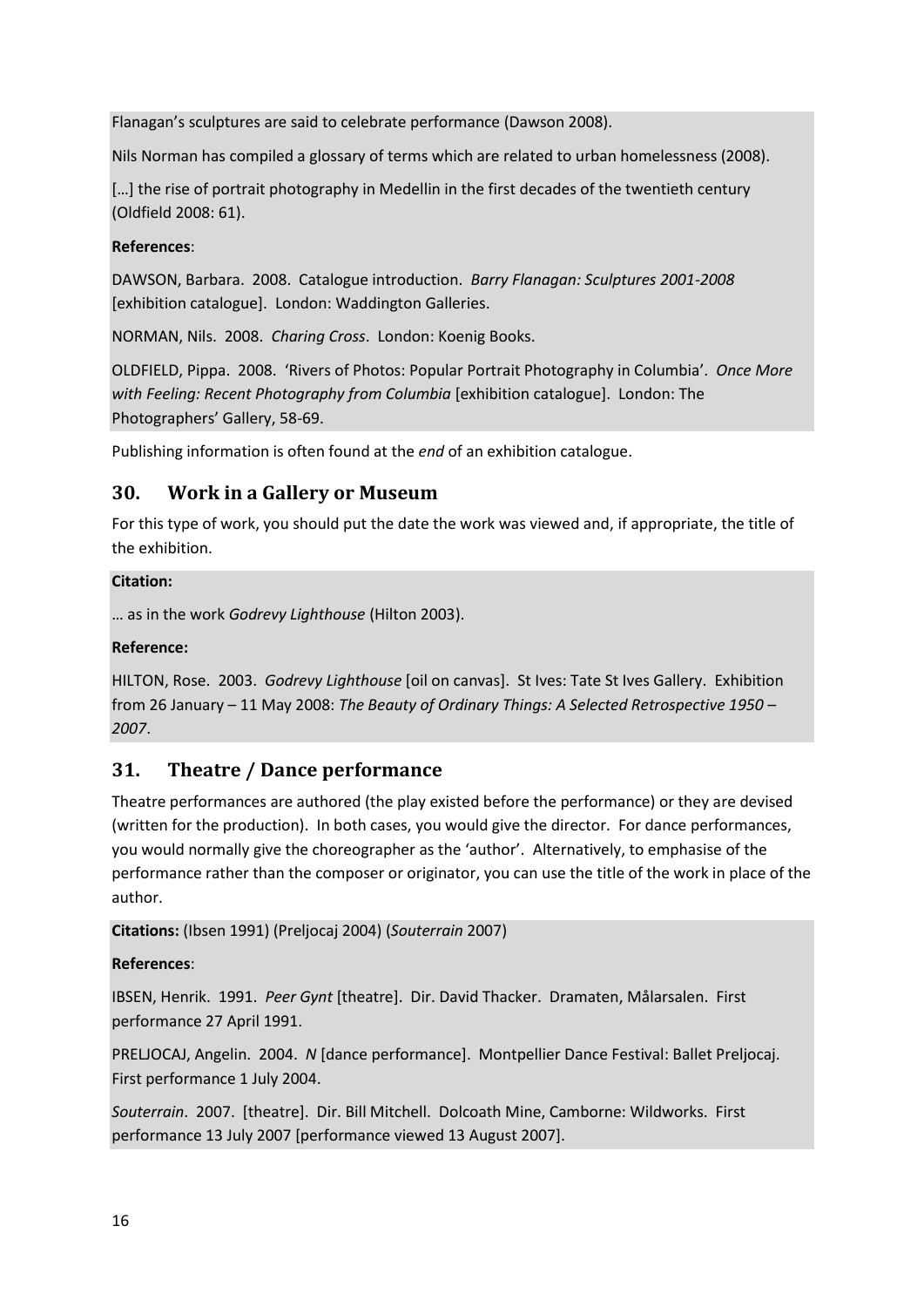The third reference is for a devised production (written for the performance) and a performance site rather than a theatre is given. If the performance is discussed from having been viewed, the date of viewing is given.

## <span id="page-16-0"></span>**32. Music performance**

As with theatre and dance, authored performances usually come under the surname of their composer, with performance information later. The date of composition can be given in parenthesis after the title, if you want to provide it, as it is with the Górecki reference. For some kinds of performance (see second example) it is easier to reference the performer:

**Citations:**

(Górecki 1997)

(Bjork 2018)

#### **References:**

GÓRECKI, Henryk. 1997. *Symphony no. 3 opus 36, The Symphony of Sorrowful Songs* (1976). Bovard Auditorium: University of Southern California, 3 October 1997.

BJORK. 2018. *Utopia Tour* [music performance]. Eden Sessions: Eden Project, Cornwall, 7 July 2018.

## <span id="page-16-1"></span>**33. Music score (published)**

This is cited and referenced like a text source.

```
Citation: (Lauridsen 2001)
```
#### **Reference:**

```
LAURIDSEN, Morten. 2001. Nocturnes. London: Faber Music.
```
## <span id="page-16-2"></span>**34. Audio recording, vinyl, CD, music streaming**

These follow the book format, with different possibilities for the 'author'.

**Citations:** (Chopin 1999)

(TV on the Radio 2006)

[…] in Richard Burton's recording of *Under Milk Wood* (Thomas 1999), …

In the last example, you would want it to be clear from the context that the citation refers to the audio recording, not the original play.

#### **References:**

CHOPIN, Fryderyk Franciszek. 1999. *Piano Concerto No.1 Opus 11 & No.2 Opus 21* [sound recording: CD]. Perf. Krystian Zimerman, Polish Festival Orcestra. Universal.

TV ON THE RADIO. 2006. *Return to Cookie Mountain* [sound recording: vinyl]. Touch and Go Records.

THOMAS, Dylan. 1999. *Under Milk Wood* [sound recording: CD]. Perf. Richard Burton. Decca.

The Chopin reference has added information about the lead performer and the orchestra; the Thomas reference gives the reader of the 'first voice'.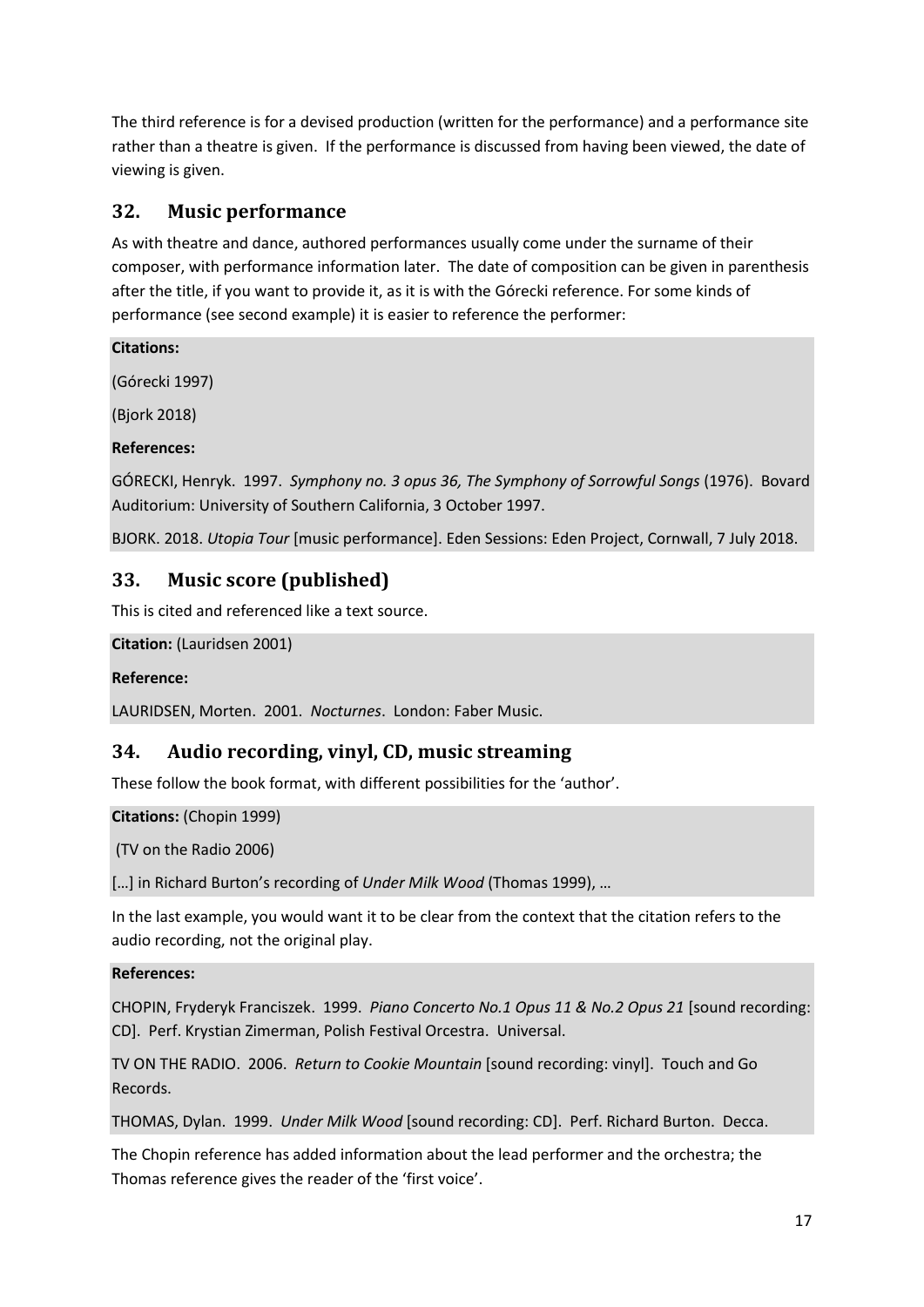If you wish to refer to work accessed via a music streaming service (such as Spotify) you should aim to get close to a reference similar to those above (you can search online for information on release dates, record companies etc). You can then add to the reference (if you wish): Available at: [web address of streaming service + Accessed + date] – similar to the YouTube example below

## <span id="page-17-0"></span>**35. YouTube**

If this is a video of a tv broadcast, YouTube may not give information, such as the broadcast date or who made the original material. In this case, you will need to look it up – try Wikipedia.

You should use square brackets after the title to add in information about the source for example: [video clip] [TV advert] [online lecture] [promotional material] [video compilation].

You should try to use the name of someone (or some organization) who is responsible for the content of the video. This name will then lead the full reference in your list of references and will also appear in the in-text citation:

Citation: (Meades 1990)

Full reference:

MEADES, Jonathan. 1990. *In Search of Bohemia* [TV Documentary]. Available at: <http://uk.youtube.com/watch?v=yUH62mXuT6I> [accessed 29 January 2013].

Sometimes it can be difficult to determine who is responsible for the content -again it is always worth using Google and Wikipedia to see if you can find this information. If you think that the person who posted the video has also created it then you could use their name to begin the reference. An alternative is to use the title of the piece instead (remember that titles appear in italics):

**Citation:** (*Summerhill School* ca.2007)

Full reference:

*Summerhill School X Conventional Schools*. ca. 2007. [YouTube user-generated content]. Available at:<http://uk.youtube.com/watch?v=abzUqdh6yKY> [accessed 29 January 2013].

## <span id="page-17-1"></span>**36. Podcasts**

Please see the information above relating to YouTube and work along similar lines. If you know that a podcast was originally broadcast as a radio programme you could reference it that way. It can sometimes be difficult to determine who is responsible for creating the content so you may need use the Podcast's title to stand in place of the 'author'. You can use square brackets to add in information about the source to inform your reader.

**Citations:** (Bragg, 2013) (Cawley 2012) (Iwata 2007)

#### **Full reference:**

BRAGG, Melvyn [Presenter]. 2013. 'Epicurianism'. *In Our Time* [radio broadcast]. BBC Radio 4, 7 February.

CAWLEY, Scott [Producer]. 2011. 'Tech Weekly Podcast: Creating a Digital Public Space'*. The Guardian* [online]. Available at: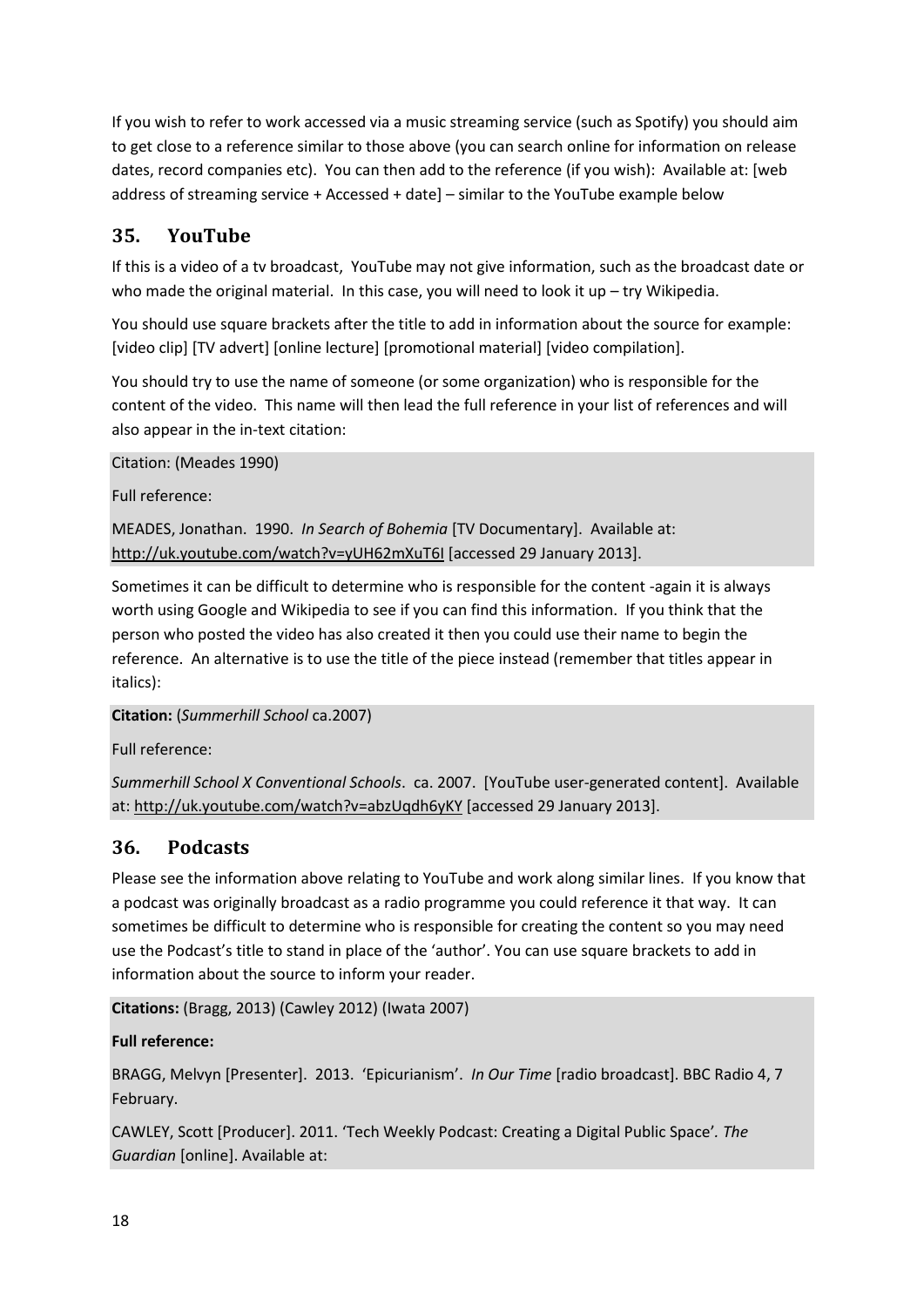[http://www.guardian.co.uk/technology/blog/audio/2011/sep/28/tech-weekly-digital-public-space](http://www.guardian.co.uk/technology/blog/audio/2011/sep/28/tech-weekly-digital-public-space-audio)[audio](http://www.guardian.co.uk/technology/blog/audio/2011/sep/28/tech-weekly-digital-public-space-audio) [accessed 8 February 2013].

IWATA, Josh. 2007. *Tweak –the Podcast for the Creative Entrepreneur: Episode 5.* Available at: <https://itunes.apple.com/podcast/tweak!-podcast-for-creative/id210822296?mt=2>

## <span id="page-18-0"></span>**37. Online Lecture – eg Ted Talks**

You may find online lectures and talks on YouTube or TED (ted.com) or Big Ideas (bigideas.tvo.org). The lecturer will be named and you should use this as your reference:

**Citation**: (McDaniel 2012)

## **Reference:**

McDANIEL, Michael. 2012. 'Cheap Effective Shelter for Disaster Relief' [online lecture].*TedTalks.*  Available at:

[http://www.ted.com/talks/michael\\_mcdaniel\\_cheap\\_effective\\_shelter\\_for\\_disaster\\_relief.html](http://www.ted.com/talks/michael_mcdaniel_cheap_effective_shelter_for_disaster_relief.html) [accessed 7 February 2013]

## <span id="page-18-1"></span>**38. TV or magazine advertisement**

Most TV adverts will be available on YouTube, but probably not with all of the information you need to provide: the director's name, the agency who produced the ad and the name of the campaign if there is one. You should find this information and provide it in the reference.

#### **Citation:**

(Staav and Piper 2006)

Reference:

STAAV, Yael and Tim PIPER. 2006. 'Evolution' [Online and TV Advertisement]. *Dove Campaign for Real Beauty*. Ogilvy & Mather (Toronto), for Unilever. Available at: <http://www.youtube.com/watch?v=iYhCn0jf46U> [accessed 8 February 2013].

There may not be a usable title for the campaign, in which case the product name could be used instead. There may not be the name of the director either, in which case the name of the agency can stand for this.

For an essay that dealt with several advertisements, it would make sense to have a separate List of Advertisements in the List of References (see below for advice on organising your List of References)

## <span id="page-18-2"></span>**39. Email, written or telephone correspondence**

You should contact your correspondent and ask permission to use the correspondence for your academic work. You should not disclose their phone number, address or email address in your writing.

If you attach importance to the material in your writing, you should including the correspondence as an appendix. Speak to your tutor if you are not sure if you need to do this. You can record, transcribe and include a telephone conversation as an appendix (with permission). Also, transcribing can take a very long time. If you have significant amounts of recorded material (see also section below on interviews), your tutor may be happy for you to include audio or video recordings (rather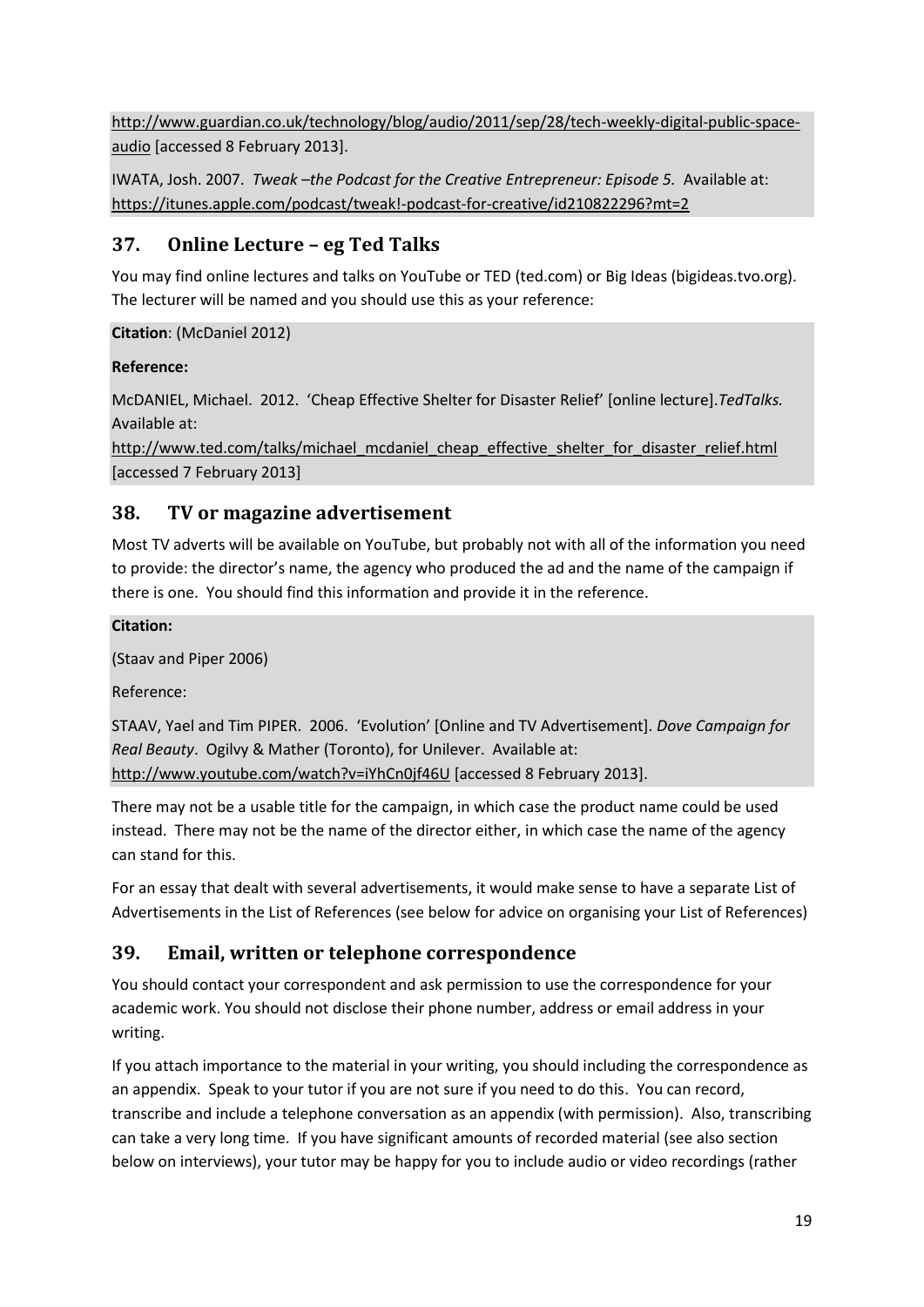than transcription) as an appendix – but you should always check that is acceptable and the preferred format.

#### **Citation:** (Soloway 2001: Appendix B)

#### **Reference:**

SOLOWAY, Jason. 2001. Email to the author re: Exchange Possibilities, 12 December 2001. Appendix B.

## <span id="page-19-0"></span>**40. Facebook , Twitter, Instagram etc**

It can be tricky to know how to refer to posts on Social Media. In some respects these can be like personal emails or conversations and you should be careful to respect the privacy of individuals. However, in the case of commercial organisations or prominent individuals (such as politicians or celebrities) you can be fairly sure that they are aware that (and even encourage) their postings to circulate in "the public domain".

In general, it can be useful to include printed evidence (such as a screen shot) of postings and you could include these as an appendix to a dissertation or report. Screen shots are also useful evidence in compiling documentation of practice and group work (and in this case there is no need to reference formally).

Below is an example of referencing postings by a public figure. In this case the relevant username of the author is given in square brackets [@BarackObama] as part of the reference. If you do not know the poster's 'real' name, put the username first instead. Because there is more than one posting in 2009 they are labelled 2009a and 2009b. Although not strictly necessary, the month and day are included to provide additional information for the reader – if you have multiple postings from the same day you may decide to include the time as well.

**If you are writing an essay or dissertation that has references to a large amount of social media or blog postings, you should consider putting these into their own section in the List of References.**

#### **Citations:**

President Obama used Social Media to announce the launch of the American Graduation Initiative (Obama, 2009a). He also stated that he was "humbled" to have received the Nobel Peace Prize (Obama, 2009b).

#### **Full References**:

OBAMA, Barack [@BarackObama]. 2009a. Launched American Graduation Initiative to help additional 5 mill. Americans graduate college by 2020, July 15 [Twitter post]: http://bit.ly/gcTX7 Available at: http://twitter.com/BarackObama/status/2651151366 [accessed 13 February 2013]

OBAMA, Barack [Barack Obama]. 2009b. Humbled, October 9 [Facebook update]. http://my.barackobama.com/page/community/post/obamaforamerica/gGM45m Available at: http://www.facebook.com/posted.php?

id=6815841748&share\_id=154954250775&comments=1#s154954250775 [accessed 13 February 2013]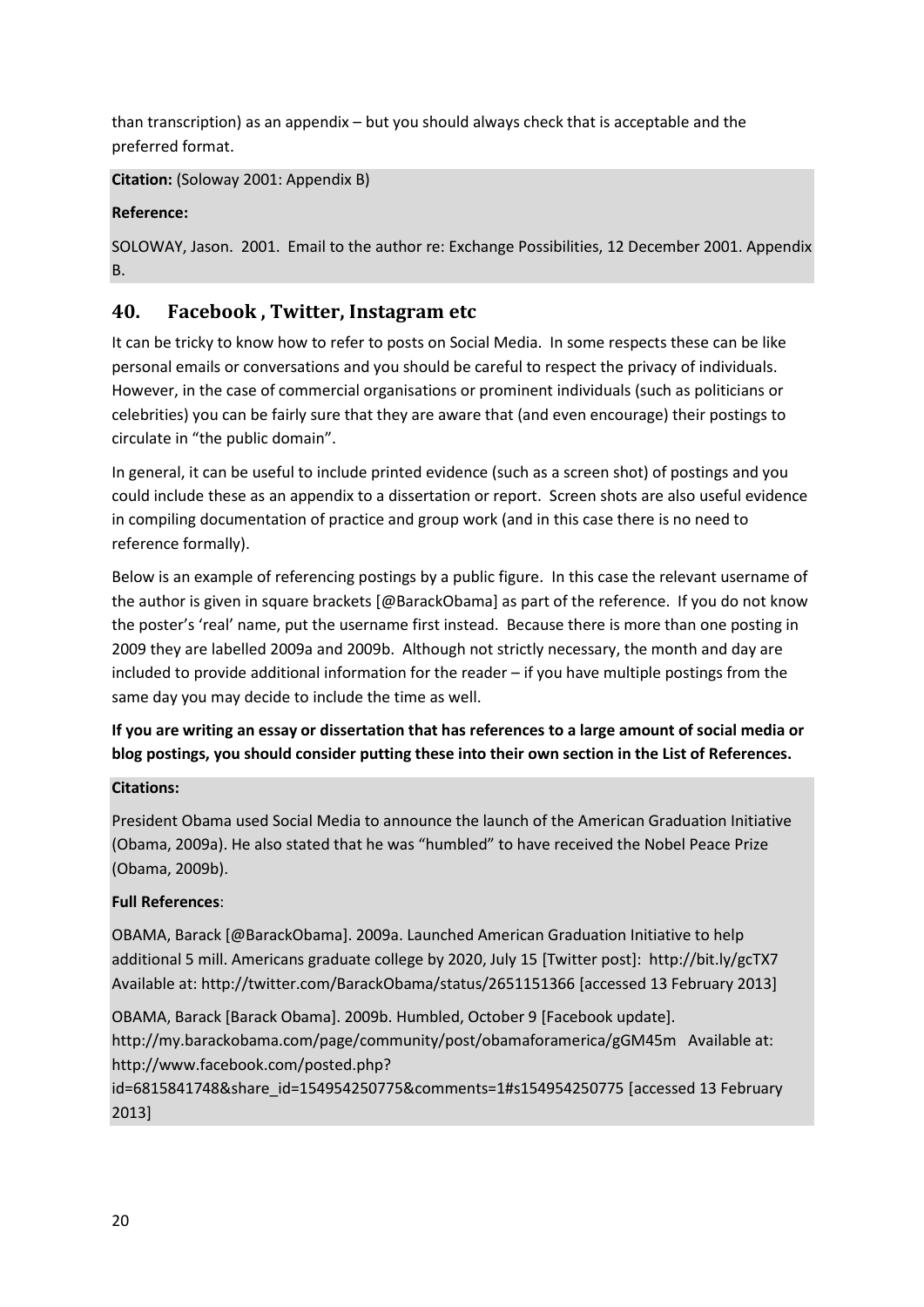## <span id="page-20-0"></span>**41. Government whitepaper**

These are normally unauthored, so you would use the department as the author. The publisher is the Stationery Office.

**Citation:** (DfEE 1999: 33)

#### **Reference:**

DfEE (Department for Education and Employment). 1999. *Learning to Succeed: A New Framework for Post-16 Learning*. London: Stationery Office.

## <span id="page-20-1"></span>**42. Act of parliament**

The date is included in the name of the act, so it is used for the citation and reference – all in italics as this is the name of the text. The chapter number is given and the publisher is given as the Stationery Office, as with government whitepapers.

#### **Citation:**

An injunction can be granted in relation to behaviour "(a) which is capable of causing nuisance or annoyance to any person, and (b) which directly or indirectly relates to or affects the housing management functions of a relevant landlord" *(Anti-Social Behaviour Act 2003*: 10).

(Nuisances Removal and Diseases Prevention Consolidation and Amendment 1855)

#### **References:**

*Anti-Social Behaviour Act 2003* (c.38). London: Stationery Office.

*Nuisances Removal and Diseases Prevention Consolidation and Amendment 1855* (c.121). Available at: [http://www.opsi.gov.uk/acts/acts1855/pdf/ukpga\\_18550121\\_en.pdf](http://www.opsi.gov.uk/acts/acts1855/pdf/ukpga_18550121_en.pdf) [accessed 20 July 2008].

#### <span id="page-20-2"></span>**43. Conference paper or report**

The citations for published and unpublished conference papers would look the same but the references would be different. If the unpublished paper is available electronically, give the url address. Conference reports are often unauthored, in which case the name of the conference is used.

#### **Citations:**

(Schäbler 2007: 3) (Fauvier Associates 2006)

#### **References:**

SCHÄBLER, Daniel. 2007. 'Killing off Humanity – Ethics and Aesthetics in Garland/Boyle's Apocalyptic Thrillers *28 Days Later* and *Sunshine*'. Paper presented at the 8th Erlangen graduate conference, *Ethics and/or Justice after Postmodernism: Revisioning Media, Politics, and the Arts in the 21st Century*. Erlangen, Germany, 23-25 November 2007. Available at: <http://www.gradnet.de/english/index.html> [accessed 1 December 2007].

FAUVIER ASSOCIATES. 2006. 'The World Economy: A Washington Perspective'. Paper presented at the 2006 G8 Pre-Summit Conference: *G8 Performance, St. Petersburg Possibilities*. Moscow, 29 June 2006. Toronto: University of Toronto Library.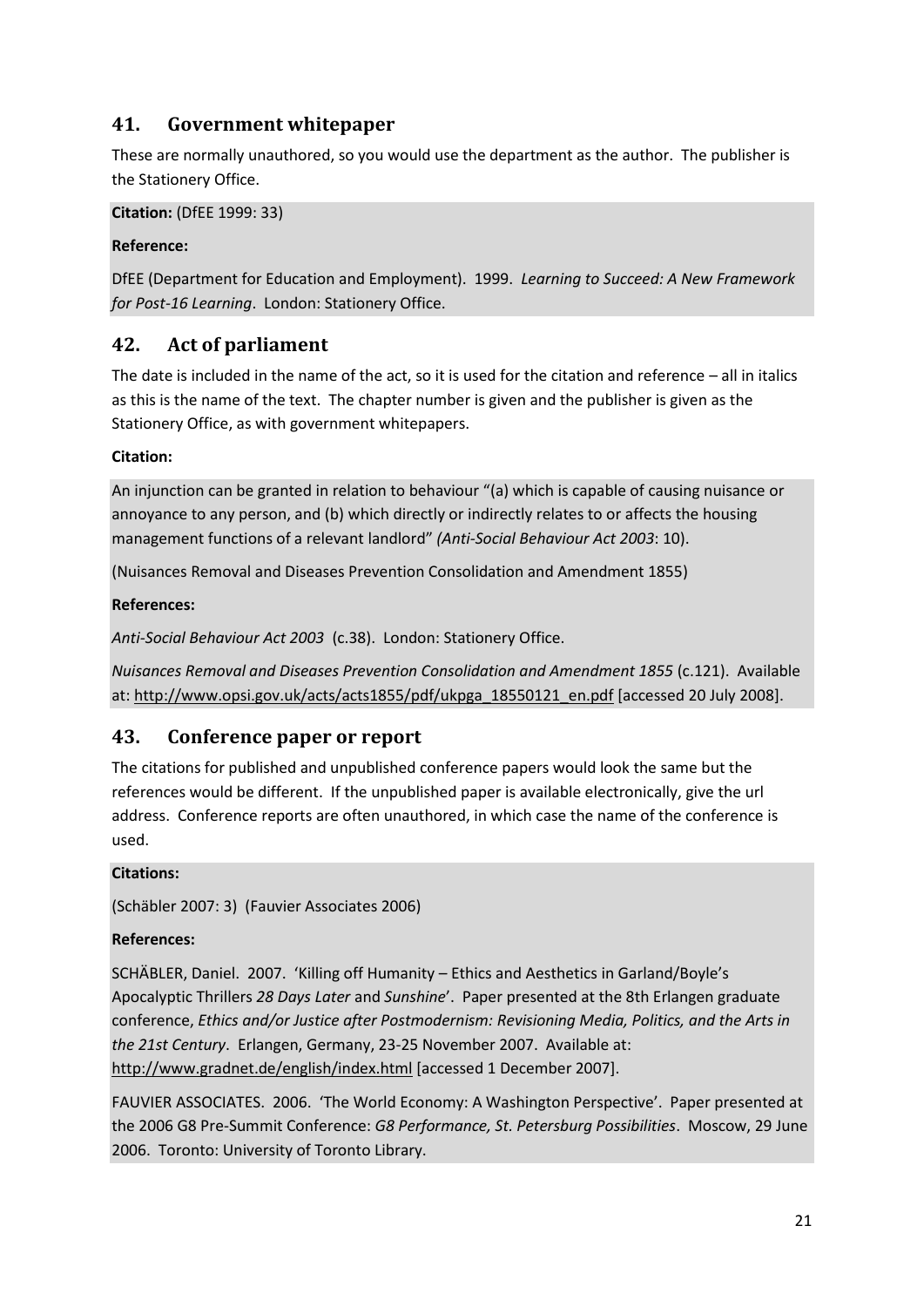## <span id="page-21-0"></span>**44. Unpublished thesis or dissertation**

**Citations:** (Sargent 2003) (Wonnacott 1989: 160)

#### **References:**

SARGENT, Andrew. 2003. *Utopian Impossibilities: Literature, Architecture and Function*. BA Dissertation, University College Falmouth.

WONNACOTT, Gavin. 1989. *The Simulation of Circuit Regrind Requirements*. PhD Thesis, Camborne School of Mines.

## <span id="page-21-1"></span>**45. Referring to material generated by questionnaires and/or interviews**

There are two types of information you will probably be using from questionnaires or interviews: numbers (how many people said what) and quotations (what people actually said). Respondents may be anonymous or named – but if named, you should make it clear when interviewing whether the material will be anonymous or not when you disseminate the results.

If you are interviewing a specific individual whose views you have sought (eg an artist or designer or other practitioner) you could reference them as a named person (as in section 25 above).

Some tutors will expect you to transcribe (type up) a written copy of an interview to include in the appendix and this work can take a long time. However, many tutors are happy to accept audio or video recordings (of course you will need the interviewee's permission) instead and you can include these on a digital file to accompany your text. Please make sure you are clear about what your tutor expects from you.

When you refer to your own questionnaires, you should include the findings in an appendix; you should also outline how and why you organised the questionnaire as you did.

Don't be tempted to make too much of statistics when your number of respondents is low ("25% of respondents said…"). There will be research methodologies in your subject area in the library to give advice on when your data merits quantitative analysis.

#### **Citation:**

Only one of the respondents was aware of the issue (Cult film questionnaire: Appendix B).

[...] as one comment showed: "I never trust the fair-trade certification anyway" (Respondent F Sustainability questionnaire: Appendix A).

"I don't think that there's a difference between fashion and style in a place like Falmouth. There's different groups that dress differently but there's not a lot of change and no feeling that any group is really keeping up with a 'mode' at all" (Smith [Fashion awareness questionnaire]: Appendix A).

As you have directed your readers to the appendices in the citations, no references are needed.

## <span id="page-21-2"></span>**46. Anything else…**

If the source you have is not listed here and you are unsure how to reference it then ask yourself:

#### **Who? When? What? Where?**

ie who wrote (or made) it, what year, what is its title, where/how can it be found. Here is a general template for web sources: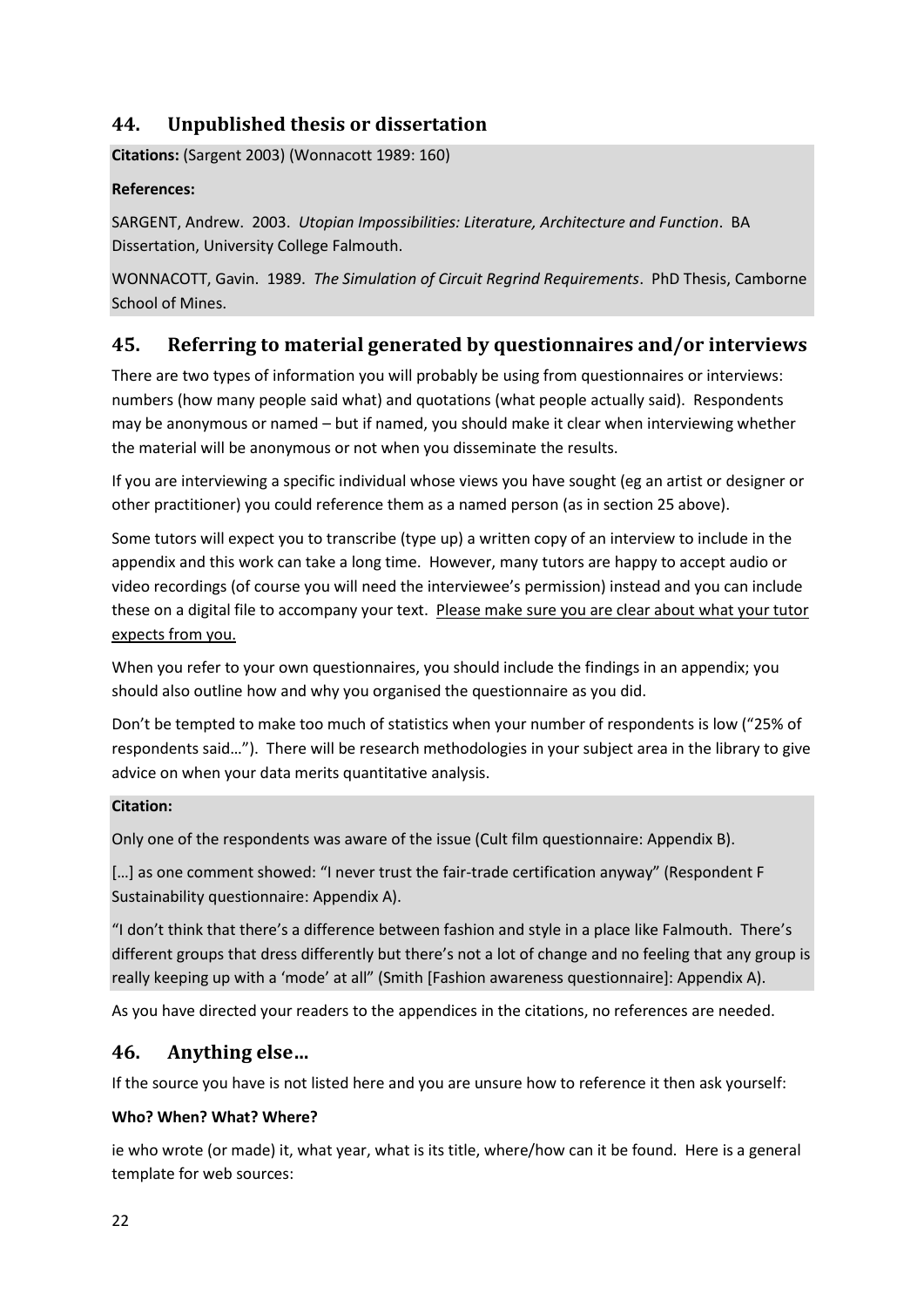AUTHOR SURNAME, first name. Year. *Title* [format description]. Available at: [http://URL.](http://url/) [accessed: date]

Once you have the full reference, it is easy to generate the **in-text citation** by taking the author's surname and the year (Surname Year). If you are referring to a specific section of text and if the source has pages you should add the relevant page number to your citation (Surname Year: Page).

## <span id="page-22-0"></span>**47. Missing information**

**Who** – you should always look for the name of an author/creator but

- In the case of films or TV and radio programmes where there is no 'author' the convention we follow is to use the **director** to stand in place of the author. This is the preferred style for BA Film. Use the library catalogue and/or Google to help you track down missing information. See entries on Film, TV, Radio, Podcasts etc
- Organisations can stand in place of an individual author. This can be especially useful for websites with no named author for specific content eg BBC Online, V&A, Tate.org
- Don't use 'Anon.' (short for anonymous) unless the original source uses it.
- If, for a web source, you have no information about the author or the organisation, use the title to stand at the front of the reference (see example under podcasts).

**When** – if no date is visible (and you can't find it via Google) then it is acceptable to give an approximate date preceded by the abbreviation ca. (which is short for the Latin word *circa* meaning 'about'). If you really have no idea of the date then put 'n.d'. or 'no date'.

**What** – Titles generally appear in italics. However, if you are referring to a piece which appears as a contribution to a larger 'whole' work or compilation, then it is necessary to give **both** titles and to distinguish between them as follows: (nb the title of the contribution comes first in the reference):

| 'Inverted commas' for the titles of                            | Italics for titles of           |  |
|----------------------------------------------------------------|---------------------------------|--|
| 'Chapters'                                                     | <b>Books</b>                    |  |
| 'Articles'                                                     | Newspapers, Magazines           |  |
| 'Essays'                                                       | Journals                        |  |
| 'Individual works' when in context of exhibition or collection | <b>Collections, Exhibitions</b> |  |
| 'Episodes' when in context of a series                         | Films, TV and Radio programme   |  |
| 'Web pages' or articles                                        | Websites                        |  |
| 'Songs', 'album tracks', 'lyrics', 'poems'                     | Album, collection               |  |

**Where -** If you are using an internet source then include the web address (also known as the URL). For online sources which may be subject to change, you should also include the date of access: [accessed: date].

## <span id="page-22-1"></span>**Place of publication**

This is usually the name of a town or city (eg London). If this is a place abroad and not well known or if there could be confusion with another place, add the name (or standard abbreviation) of the state (if in USA, Canada, Australia) or the country. Example: Boston (MA). If two or more cities are listed in the source, just use the first one.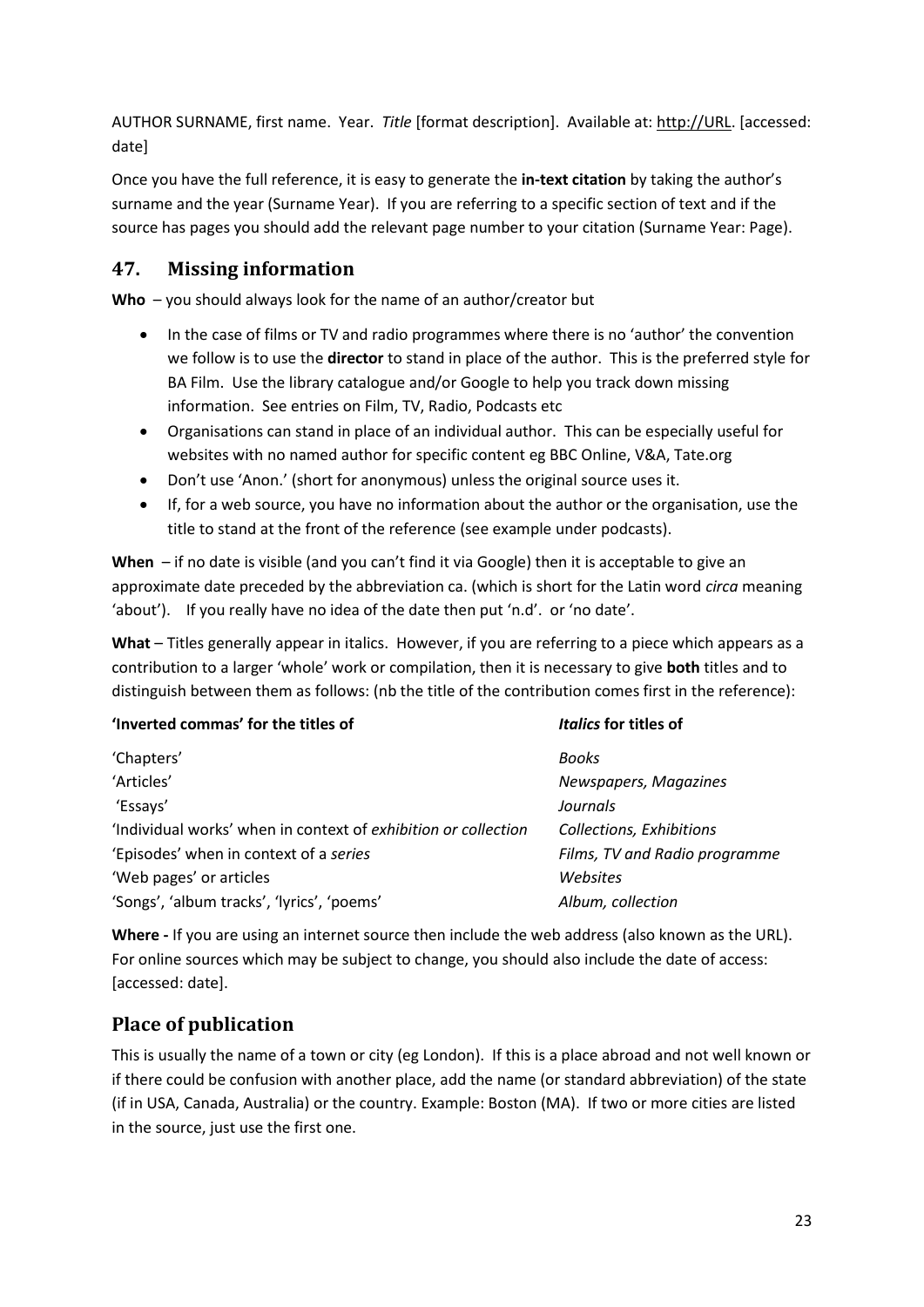## <span id="page-23-0"></span>**Publisher**

Publishers can have long company names but you just need the main part of the name in order to identify the company: eg 'Penguin' rather than 'Penguin Books Ltd.' If you can't find the name of a publisher or production company, then use a distributor, printer or sponsoring body instead

## <span id="page-23-1"></span>**Format description - additional information about your source in square brackets**

In this guide you will see that some sources (particularly online sources) have additional information added in square brackets [ ] after the title. This is optional but it helps to show your reader what sort of source you are using eg [user-generated content], [TV Advertisement]

# <span id="page-23-2"></span>**Citing and referencing images**

Please read through the whole of this section and remember to check your assignment guidelines for course specific instructions.

## <span id="page-23-3"></span>**When working with images you need to consider how you will:**

## <span id="page-23-4"></span>**Relate the image to your writing**

Only include images that support your writing and make specific reference to each one.

Citation:

Picasso's printmaking at this time (see Figure 1) foregrounds his preoccupation with…

## <span id="page-23-5"></span>**Place the image with the text**

Check your assignment brief or dissertation handbook carefully for specific instructions. Some courses specify a minimum size for images (usually a quarter of a page) or require that images are placed on a separate page (within the text).

## <span id="page-23-6"></span>**Create a caption – what does the image show and who does the work belong to?**

Each time that you include an image you will need to create a caption to appear alongside or below the image. On PCs and Macs you can right click the image and 'insert caption'. The caption will be numbered figure 1, figure 2 etc. You should then add to the caption details of the image –see below for guidelines. Always double check your assignment brief or handbook on these points.

## <span id="page-23-7"></span>**Create a full reference and a List of Figures**

At the end of your work, before\* the List of References, you should create a "List of Figures". You should list the images in the order in which they appear in your work and include the same information as the caption. You must also include the source of the image ie where you got it from – see below for more information about references and formats.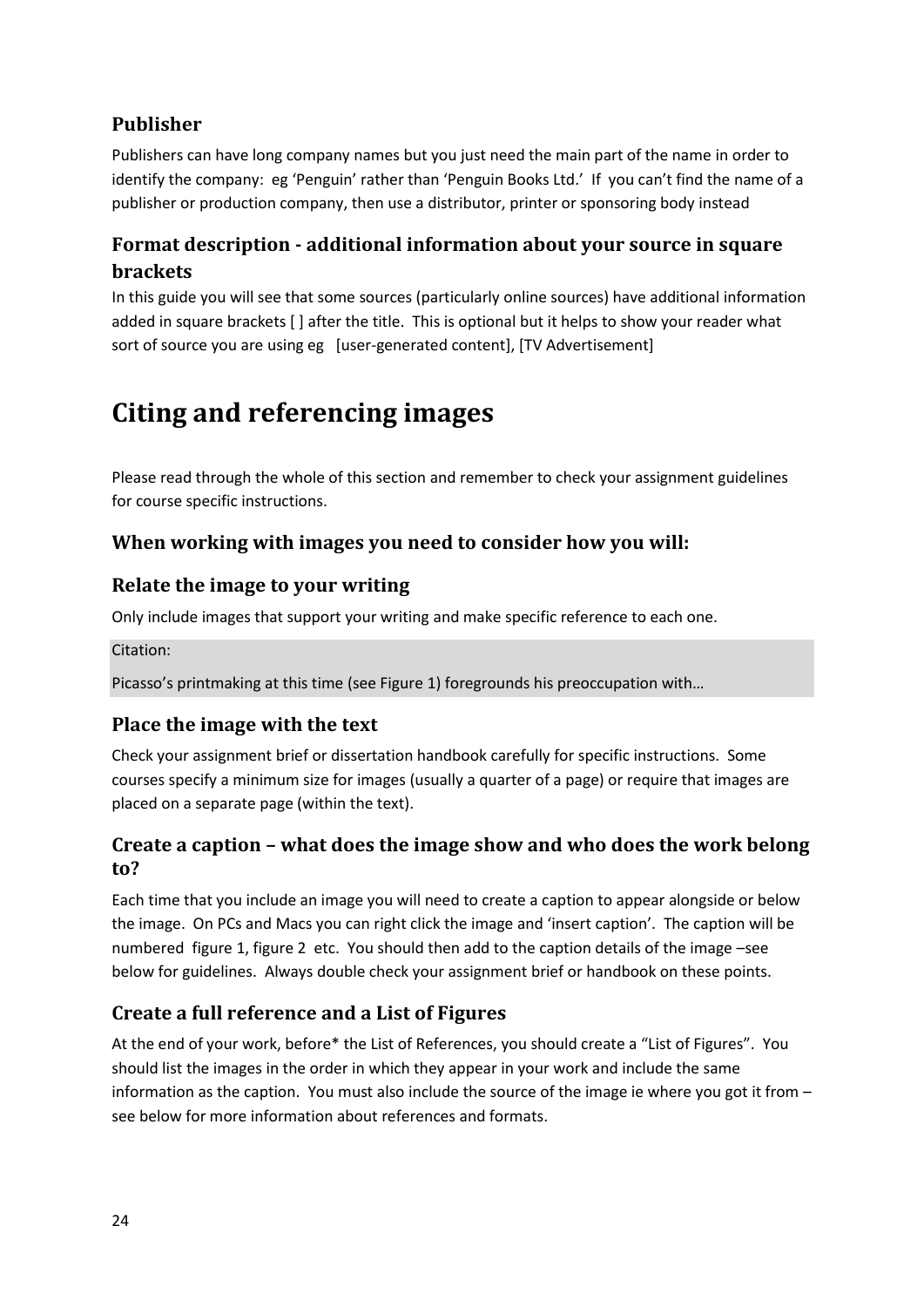**\* NB** Some courses ask that for a Dissertation, a List of Figures is included at the beginning of the work, immediately following the contents page. Some also ask for thumbnail images alongside the list – always check your brief or handbook.

## <span id="page-24-0"></span>**How to create a caption and full reference for:**

## <span id="page-24-1"></span>**48. Specific works of Art**

The example of Picasso's print is straightforward: we are interested in this image as an example of Picasso's work. There is a reference to the image in the text, the image has a caption and there is a full reference in the list of figures:

## **Citation in text**:

Picasso's printmaking at this time (see Figure 1) foregrounds his preoccupation with…



Fig. 1: Picasso 1904. *Le Repas Frugal.* [etching]

## **Reference (in List of Figures) :**

Figure 1. Pablo PICASSO. 1904. *Le Repas Frugal*. The Metropolitan Museum of Art [online]. Available at :

http://www.metmuseum.org/works\_of\_art/collection\_database/drawings\_and\_prints/the\_frugal\_r epast\_pablo\_picasso/objectview.aspx?collID=9&OID=90004093 [accessed April 13<sup>th</sup> 2011].

## <span id="page-24-2"></span>**49. Image from a journal, book or catalogue**

You are able to use images from journals or books so long as it is for academic, non-commercial purposes - see section copyright restrictions below. This example is from a journal:

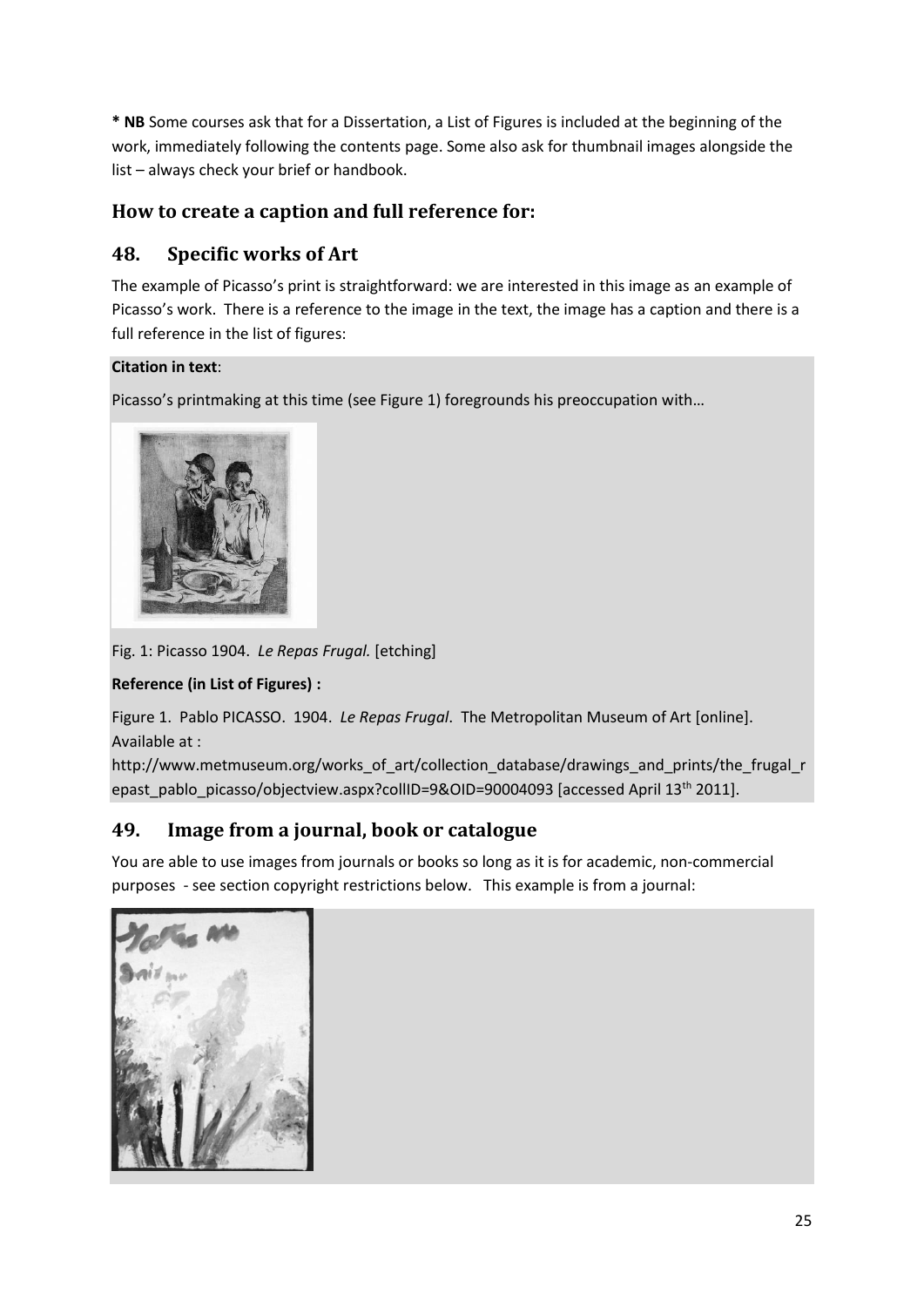Fig. 2: Twombly 1990. *Nicola's iris* [acrylic on paper]

#### **Reference:**

Figure 2: Cy TWOMBLY. 1990. *Nicola's iris* [acrylic on paper]. From: Sarah Whitfield. 2002. 'Edinburgh: Cy Twombly' (p. 703). From: *The Burlington Magazine*, 144(1196), pp. 703-4.

This reference includes the page where the image appears in the journal or book (p703). Because this is from a journal article, we also have, at the end of the reference, the page numbers recording the location of the article. You will see that the caption and the full reference here contain information about the medium [acrylic on paper].

## <span id="page-25-0"></span>**50. Image found online**

Here is an example sourced online but with few details about the creator and title. This is a catalogued art work from a museum collection. You should be careful about referencing images found on, for instance, Pinterest or Instagram as you may not be able to trace the original creator or owner.



Fig. 3: Unknown maker. ca. 1680-1688. No title [lining paper, print]

#### **Reference (in List of Figures):**

Figure 3. Unknown maker. ca. 1680-1688. No title. [lining paper, print]. V&A [online]. Available at: http://collections.vam.ac.uk/item/O78128/lining-paper-print/ [accessed 19 April 2011].

## <span id="page-25-1"></span>**51. Design work**



Fig. 4: Eames 1952 [moulded plastic] **Reference (in List of Figures):**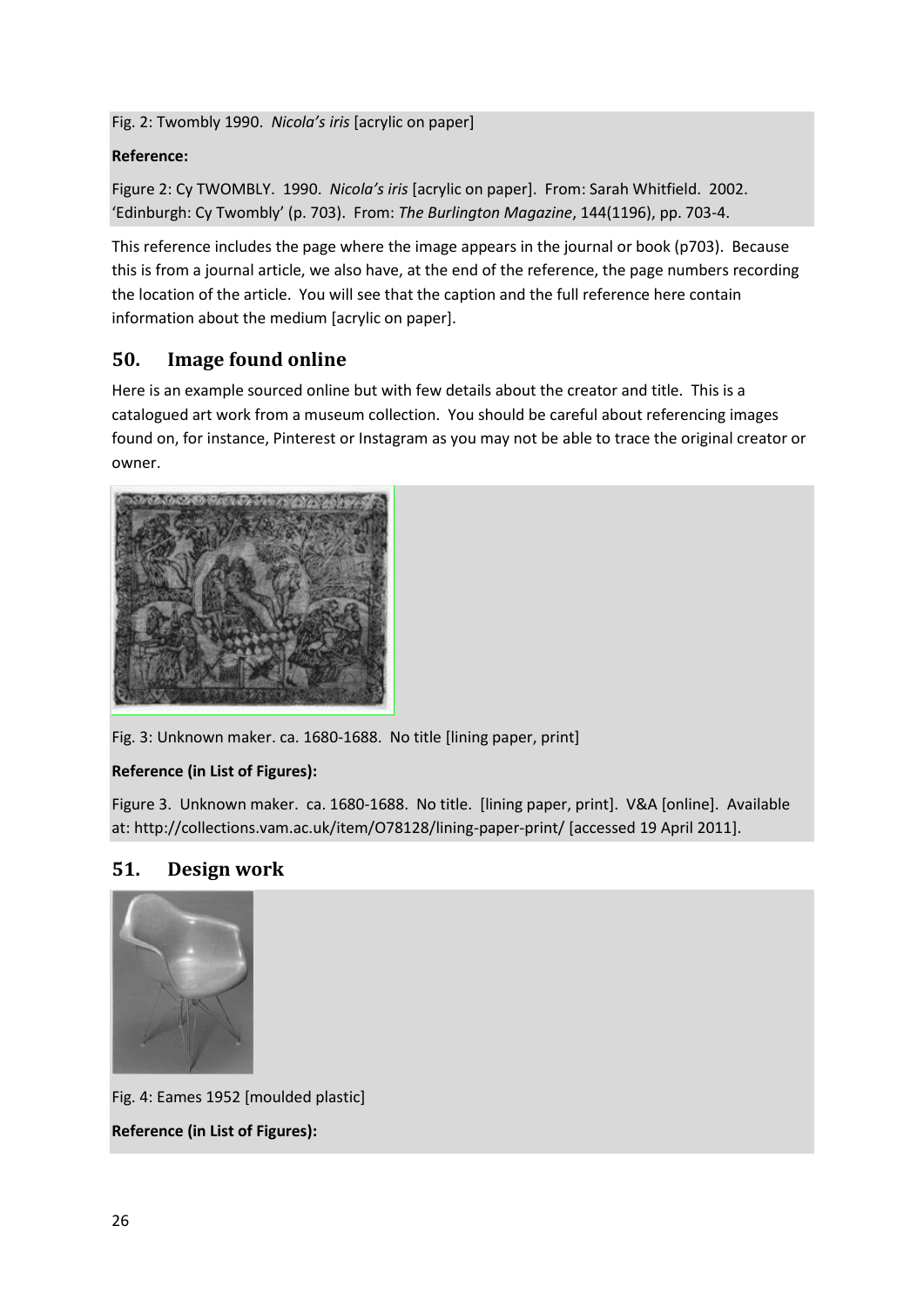Figure 4: Charles EAMES. 1952. From: Lesley Jackson. 1991. *The New Look: Design in the Fifties*. London: Thames and Hudson, p. 38.

## <span id="page-26-0"></span>**52. Photography (including Fashion photography)**



Fig. 5: Meisel 2000. Versace campaign photograph

## **Reference (in List of Figures):**

Figure 5: Steven MEISEL. 2000. Versace Campaign photograph. From: Vince Aletti. 2006. 'Meiselen-Scène'. *Modern Painters,* November 2006, pp. 44-46.

In this case, we are interested in crediting the person who created the image rather than what the image shows (compare with Design example above). This image does not have a given title (that would appear in italics) so we have described what it is: ie Versace campaign photograph. For more information re Fashion and Fashion photography, see section 55 below.

## <span id="page-26-1"></span>**53. Image from a database**

Images from one of the image databases (Artstor, Bridgeman Education & The Image Space) are available through the library web pages and are copyright cleared for educational use, including downloading into essays.

#### **Citation:**



Fig. 6: Le Corbusier 1927. House at the Weissenhofsiedlung [architecture]*.*

## **Reference:**

Figure 6: LE CORBUSIER. 1927. House at the Weissenhofsiedlung*.* Artstor [online image] Available at: [http://library.artstor.org/library/secure/ViewImages?id=%2FThWdC8hIywtPygxFTx5RnguXX4sfVA%3](http://library.artstor.org/library/secure/ViewImages?id=%2FThWdC8hIywtPygxFTx5RnguXX4sfVA%3D&userId=gDhKfz4i&zoomparams) [D&userId=gDhKfz4i&zoomparams](http://library.artstor.org/library/secure/ViewImages?id=%2FThWdC8hIywtPygxFTx5RnguXX4sfVA%3D&userId=gDhKfz4i&zoomparams) [accessed 17<sup>th</sup> October 2011]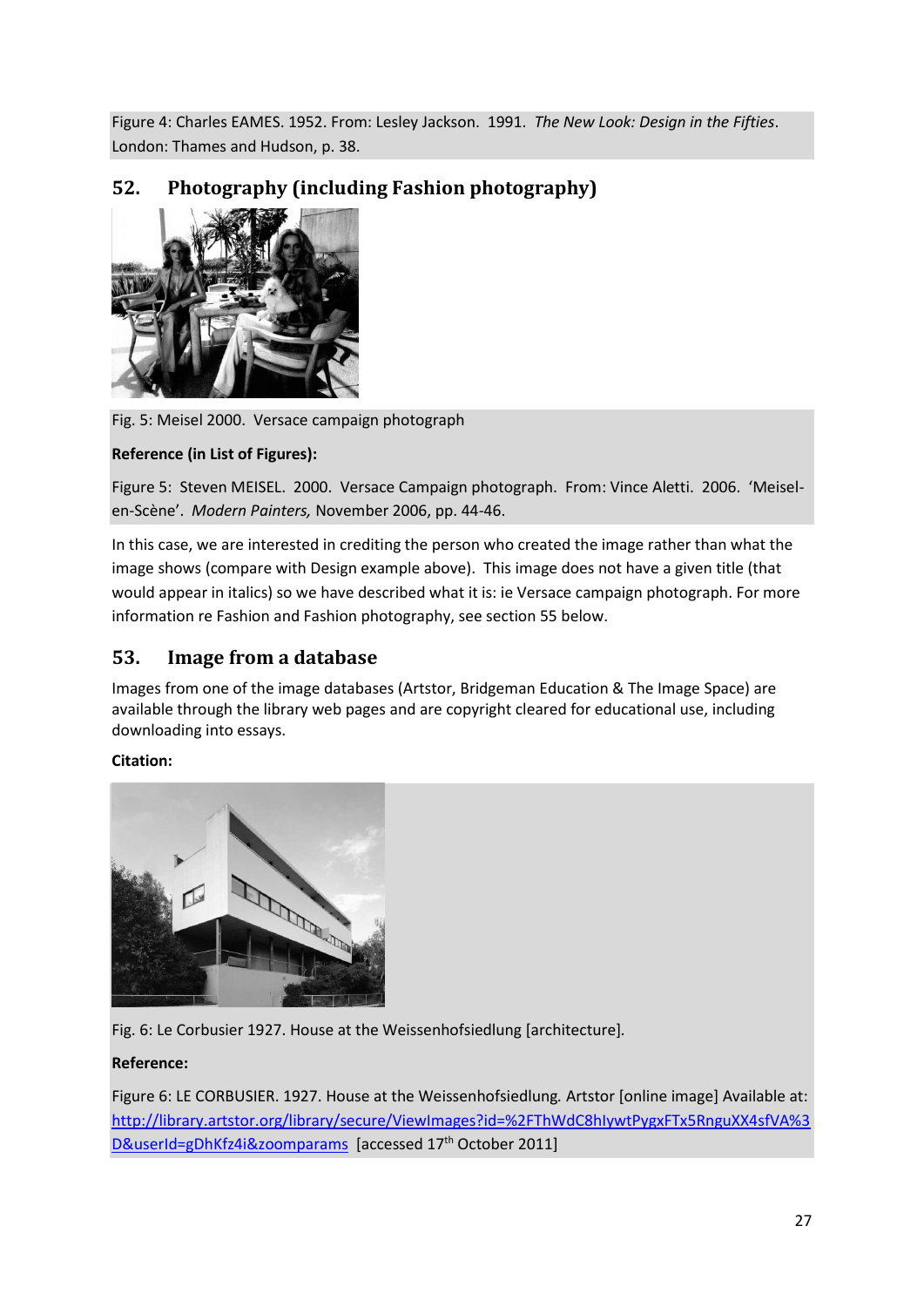## <span id="page-27-0"></span>**54. Image from Film or TV**

Video material in the library and available by streaming is subject to the terms of the ERA license – the license which allows the material to be recorded and made available. You can find more information on the license at the ERA website [\(www.era.org.uk\)](http://www.era.org.uk/).

The basic conditions for student use are that extracts from films may be used, for example in a Powerpoint presentation (so long as the broadcast details are fully referenced ). You may NOT, however, use film stills which have been grabbed from films or programmes held in the library – this would violate the license terms.

If you take screengrabs from another source (the internet, books, privately owned DVDs, etc.), then you are able to use those images in essays or dissertations (non-commercial, academic use). You must, however, provide full referencing information regarding the source (see text references above).

Citation:



Fig. 7: Spielberg 2001. *A.I.*

**Reference:**

Figure 7: Steven SPIELBERG. 2001. *Artificial Intelligence: A.I.* [film still]. Available at : <http://filmstills.netfirms.com/artific1/index.html> [accessed 14 February 2007].

If you use a film still from a book, you would give the information on the film in the caption, and for the film and the book in the reference.



Fig. 8: Eisenstein 1944. *Ivan Grozny I.* **Reference:**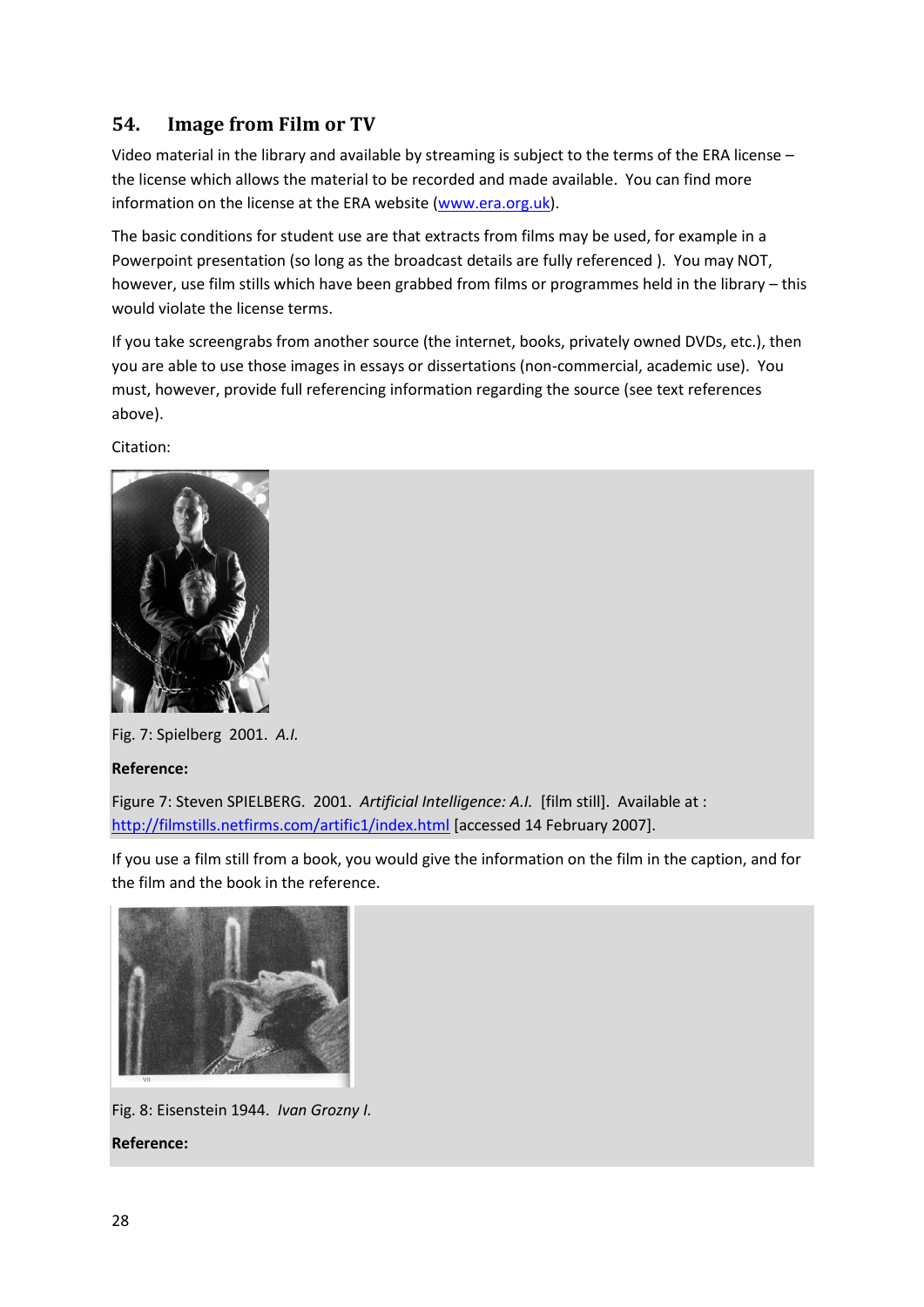Figure 8: Sergei M EISENSTEIN. 1944. *Ivan Grozny I* [film still]. From: Roland Barthes. 1977. 'The Third Meaning ' (image VII). In *Image Music Text*. (Trans. and ed. Stephen Heath]. London: Fontana Press, pp. 52-68.

In the example above, the image is not on a numbered page but in the non-numbered illustration plates.

If you are taking a film still from a DVD or VHS (not from the library collection), you should reference the source as you would a TV broadcast or film (see Section 2), and give the time on the recording of the still in the square brackets after the film or programme title: [film still, 23:12]

## <span id="page-28-0"></span>**55. Images of Performances or Fashion shows**

If you are showing an image from a performance or fashion show, please consider what your focus is - the work itself, its creator, the photographer or the performer(s). For performances, the default option is to begin with the title of the work. So this example would read:

Fig 9: *Troy Game.* Choreography by Robert North. London Contemporary Dance Theatre.

#### **Reference:**

Figure 9: *Troy Game.* Choreography by Robert North. London Contemporary Dance Theatre. Performer: Darshan Singh Bhuller. Photographer Graham Brandon 1986. Available at: [http://www.vam.ac.uk/content/articles/h/black-dance.](http://www.vam.ac.uk/content/articles/h/black-dance) [accessed 26 May 2011]

If you wish to focus on a **particular performance** of the work (which you may have attended) then include the date of the performance in the caption.

For photographs from fashion shows you may wish to emphasise the designer, the show, the model or the photographer. It is most usual to credit the designer: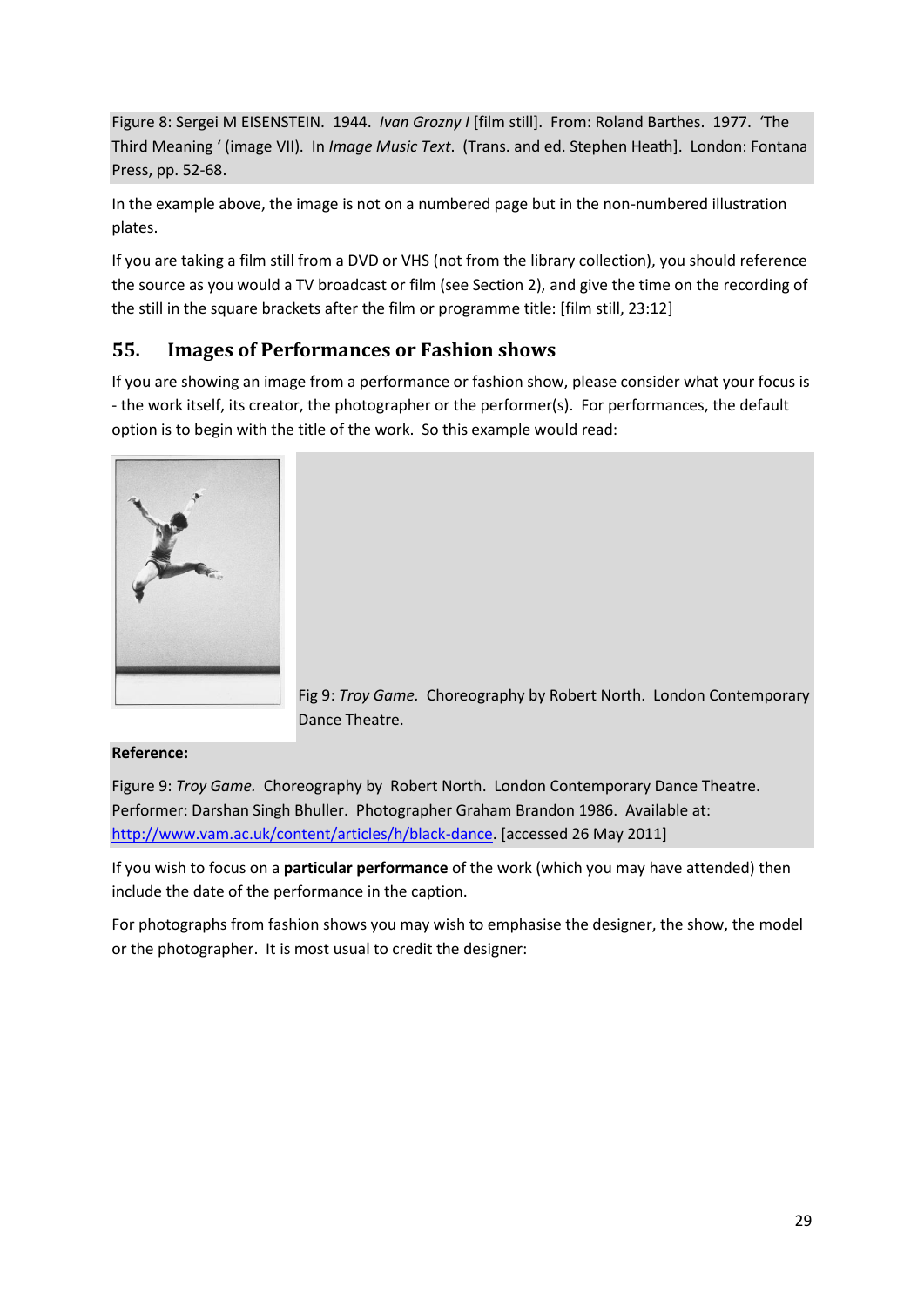

Fig 10: Vivienne Westwood. 2012. Couture collection shown in Beijing

September 2012.

If you wish to emphasise the **performer** shown (or a model), you can begin the reference with his/her name. For example:

Fig 11: Bhuller 1986. In *Troy Game.* London Contemporary Dance Theatre.

The full references are:

Figure 10. Vivienne WESTWOOD. 2012. Couture collection shown in Beijing September 2012. Photographer unknown. Available at[: http://www.thestyleexaminer.com/2012/09/vivienne](http://www.thestyleexaminer.com/2012/09/vivienne-westwood-shows-couture.html)[westwood-shows-couture.html](http://www.thestyleexaminer.com/2012/09/vivienne-westwood-shows-couture.html) [accessed August 30<sup>th</sup> 2018].

Figure 11: Darshan Singh BHULLER (Performer). *Troy Game.* Choreography by Robert North. London Contemporary Dance Theatre. Photographer Graham Brandon 1986. Available at: [http://www.vam.ac.uk/content/articles/h/black-dance.](http://www.vam.ac.uk/content/articles/h/black-dance) [accessed 26 May 2011]

Remember that

You need to acknowledge the work of the key people involved in creating an image – so you might end up with quite a bit of information in the full reference. You need to decide what to include and how to order it.

Also you must always say what the source of the image was – usually in the full reference

Remember to keep the caption clear and informative. Check your assignment brief or course handbook for specific instructions. Use Italics for designated titles – otherwise plain text.

In your text you will be writing about the image and what it shows, so the caption is just a label.

#### <span id="page-29-0"></span>**56. Your own work**

If you are referring to a piece of your own creative work, you can name yourself as the creator: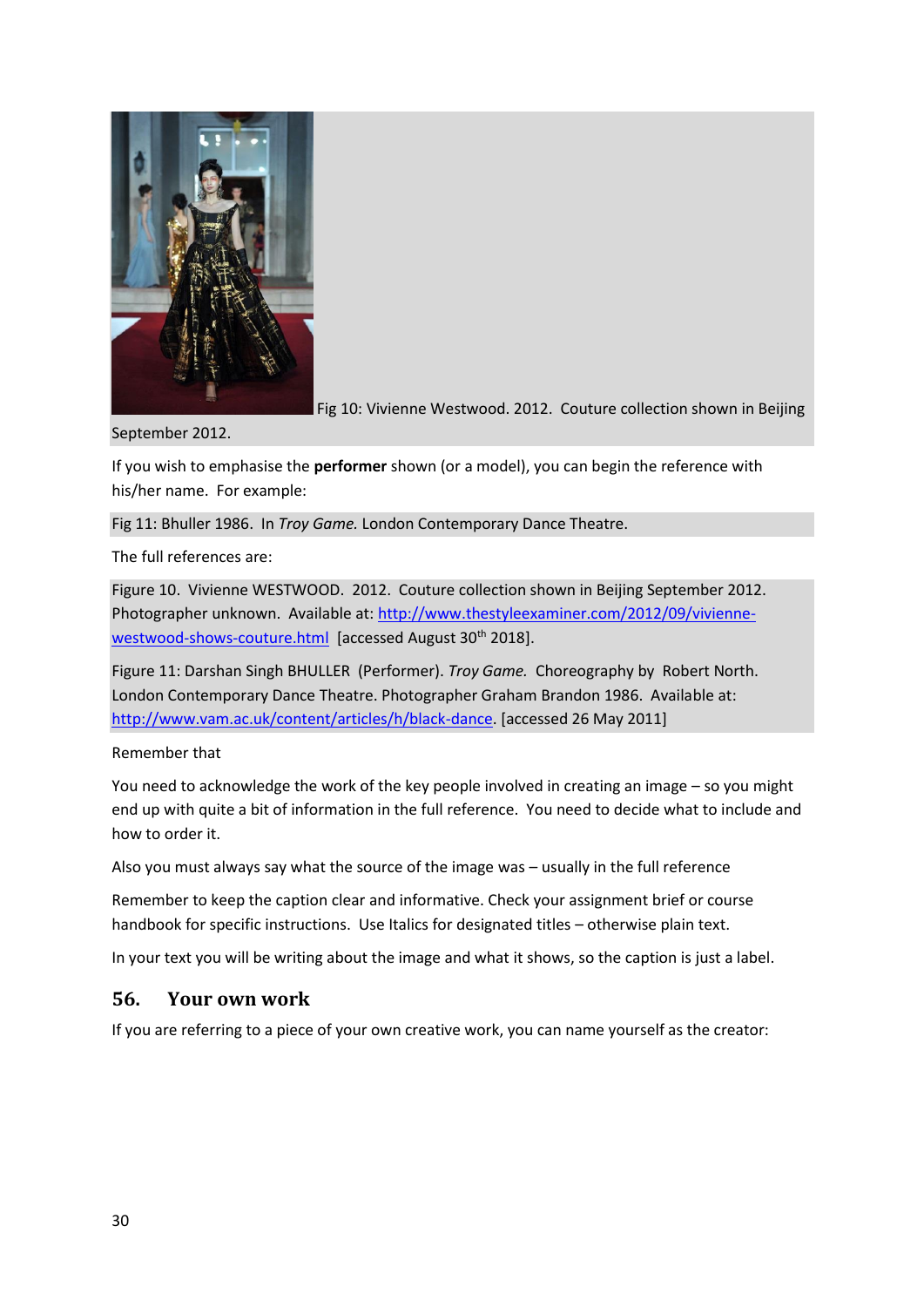

Fig. 12: Byrne 2008. *Nutters on the Moor*

## **Reference:**

Figure 12: Brendan BYRNE. 2008. *Nutters on the Moor*. Private collection: Ben Carver.

BUT if your photograph is primarily intended to be informative or illustrative (not part of your creative work) then see item 58 below.

## <span id="page-30-0"></span>**57. Photographs of another person's work (from exhibition)**

If the photographic image is used to show a piece of work, then you would say who took the photograph in the full reference (but not the caption). If your photograph is of work from a private collection, you would put "Private collection: owner's name" at the end of the reference, as in the example in number 56 above.



Fig. 13: Attia 2006. *Arabesque* [detail]

#### **Reference:**

Figure 13: Kader ATTIA. 2006. *Arabesque* [mural, detail]. Paris: Palais de Tokyo. Exhibition 20 January to 25 May 2006: *Notre Histoire*. Photograph taken by Magda Tyzlik-Carver 23 February 2006.

If you have taken photographs of something (eg a street scene, a view, a shop display) other than a specific piece of work see the examples in item 58 below.

## <span id="page-30-1"></span>**58. Other images – street scenes, landscape, nature**

You may want to include images in your work which are not of any particular person's work but show a general scene. If these are your own photographs then, rather than formally credit yourself as photographer, you may wish to simply create an informative caption. Two examples: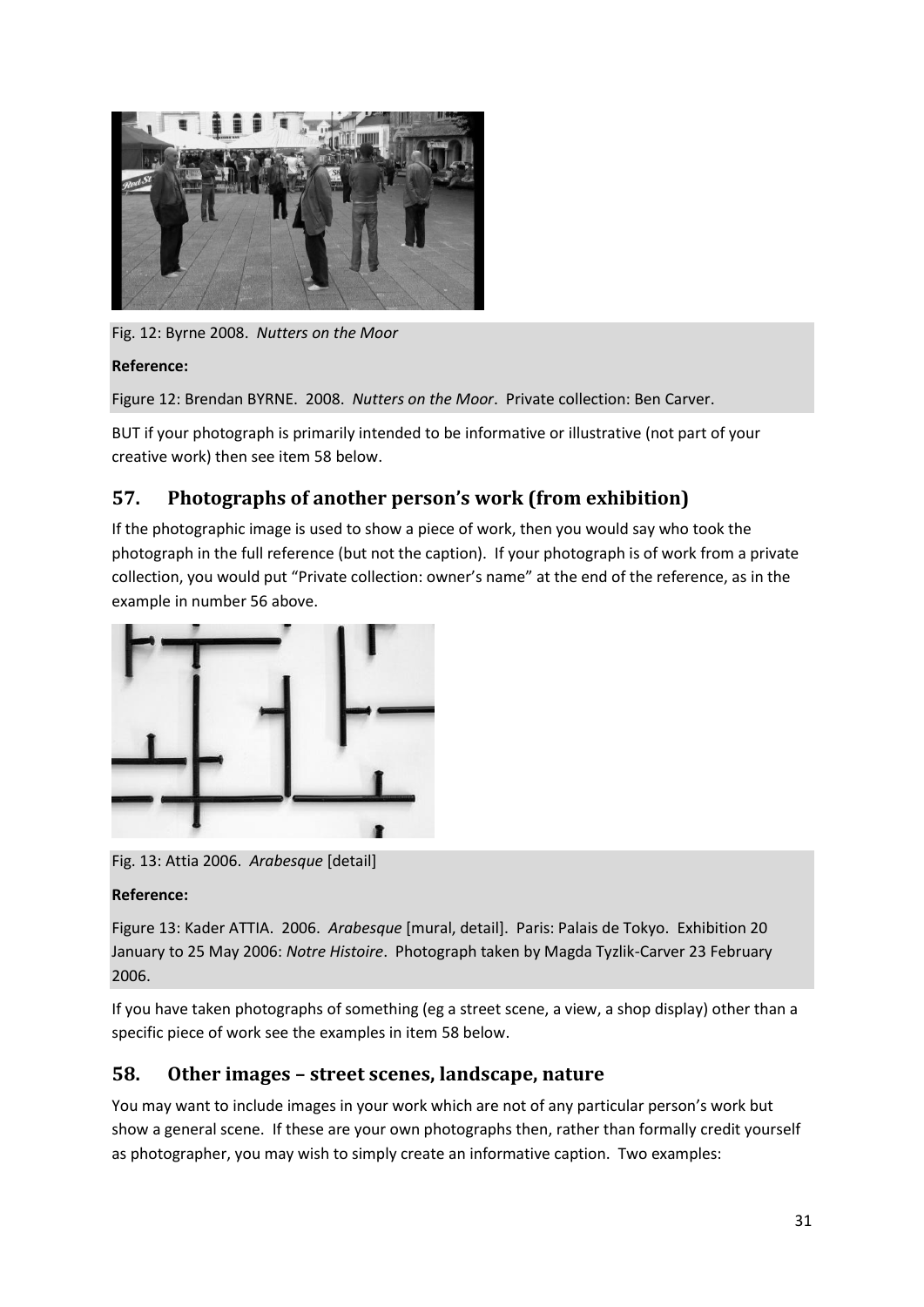Fig 14: Bumblebee on lavender plants

Fig 15: Light bulb shelf display in large supermarket (Asda Penryn)

The entries in the list of figures could look like:

Figure 14: Bumblebee on lavender plants. June 2011 at The Eden Project, Cornwall. Photograph by the author.

Figure 15: Light bulb shelf display in large supermarket. June 2016 Asda Penryn, Cornwall. Photograph by the author.

## <span id="page-31-0"></span>**59. Images from Social Media**

You should be clear why you are referencing social media and what exactly you want to reference (see also section 55 above).

- If you are referring to something which is part of someone's creative output (for instance a professional photograph, an advertisement or artwork) you should credit the creator of the item or owner of that image (see sections 48-55).
- If you wish to refer to posts or a feed from a famous person or celebrity you could use section 40 to help compile the caption.
- If you want to refer to a conversation or exchange on your own social media account, the best way to evidence it is via a screenshot. As this information is not 'in the public domain', you should seek the permission of other contributors.
- If you want to show what has appeared under a particular #hashtag you could do it like this:

…local makers frequently promote their products via hashtags on social media (see Fig.14)



 $\frac{1}{100}$  Fig. 16. #madeincornwall on Instagram 30 August 2018. [screenshot by the

author]

#### **Reference:**

Figure. 16. #madeincornwall on Instagram 30 August 2018. [screenshot by the author]

There are many different ways that you could reference this material and there are no clear referencing rules except that you must always respect copyright and intellectual property and make your sources traceable. Check with your tutor if you are unsure.

## <span id="page-31-1"></span>**Copyright restrictions**

Using an image in an essay, report or dissertation is for academic and non-commercial purposes and you are free to use most types of image from most types of media. For more information see the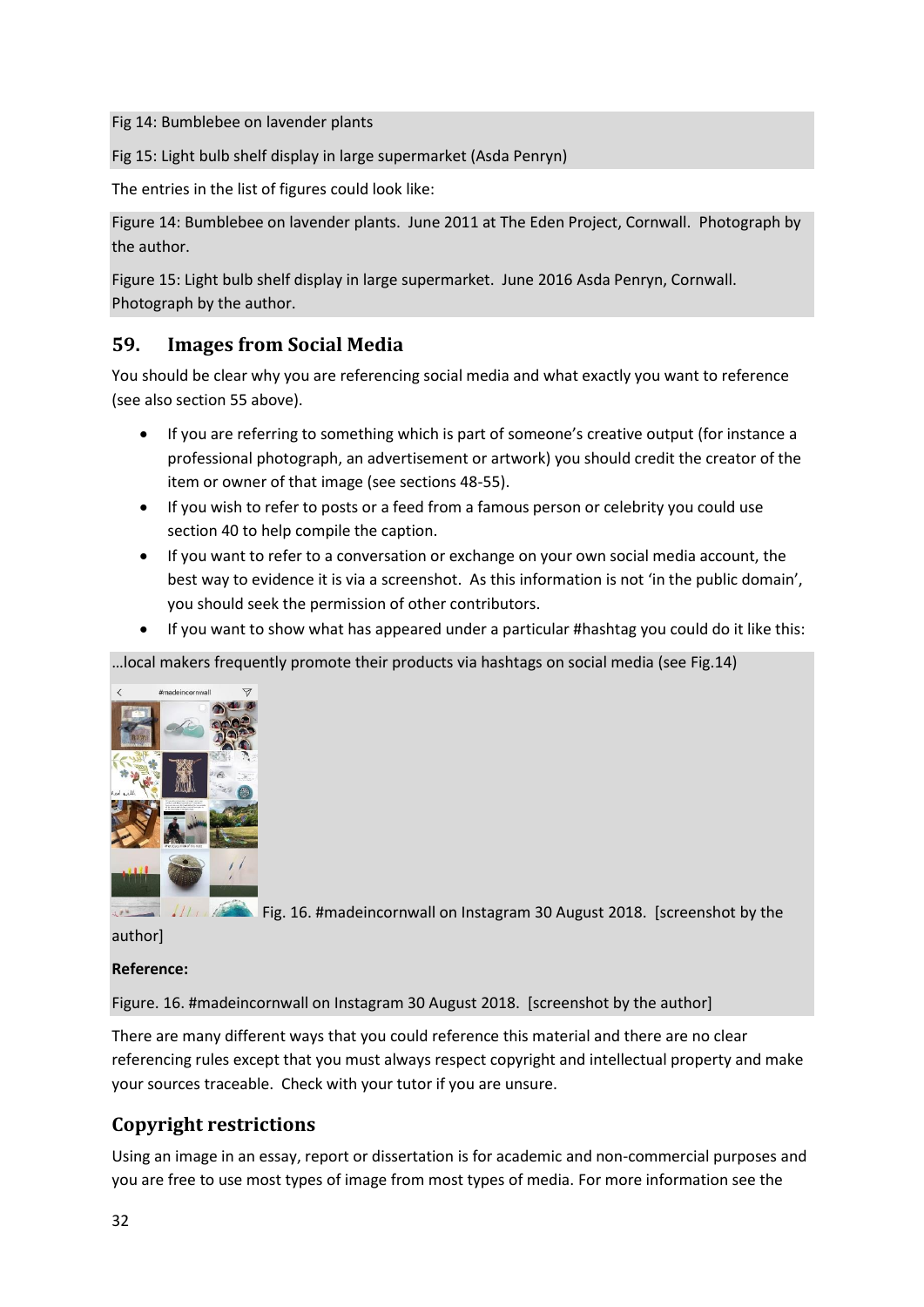Library's helpful guide: http://library.fxplus.ac.uk/collections/audio-visualresources/images/copyright

You should ask for permission to use images in some circumstances: if you photograph or scan work from a private collection, or if you take an image from an exhibition catalogue. The less access there is to a work in the public domain, the more appropriate it would be to ask for permission to use the image.

## <span id="page-32-0"></span>**Images: figures, plates or tables?**

In some situations, you would distinguish between figures (charts, graphs etc.), plates (reproductions of images) and tables (for information). However, for most essays and dissertations, you should label all images as figures and your work will include a "List of Figures"

## <span id="page-32-1"></span>**List of Figures (example)**

Figure 1. Pablo PICASSO. 1904. *Le Repas Frugal*. The Metropolitan Museum of Art [online]. Available at :

http://www.metmuseum.org/works\_of\_art/collection\_database/drawings\_and\_prints/the\_frugal\_r epast\_pablo\_picasso/objectview.aspx?collID=9&OID=90004093 [accessed April 13<sup>th</sup> 2011].

Figure 2: Cy TWOMBLY. 1990. *Nicola's iris* [acrylic on paper]. From: Sarah Whitfield. 2002. 'Edinburgh: Cy Twombly' (p. 703). From: *The Burlington Magazine*, 144(1196), pp. 703-4.

Figure 3. Unknown maker. ca. 1680-1688. No title. [lining paper, print]. V&A [online]. Available at: http://collections.vam.ac.uk/item/O78128/lining-paper-print/ [accessed 19 April 2011].

Figure 4: Charles EAMES. 1952. From: Lesley Jackson. 1991. *The New Look: Design in the Fifties*. London: Thames and Hudson, p. 38.

Figure 5: Steven MEISEL. 2000. Versace Campaign photograph. From: Vince Aletti. 2006. 'Meiselen-Scène'. *Modern Painters,* November 2006, pp. 44-46.

Figure 6: LE CORBUSIER. 1927. House at the Weissenhofsiedlung*.* Artstor [online image] Available at: [http://library.artstor.org/library/secure/ViewImages?id=%2FThWdC8hIywtPygxFTx5RnguXX4sfVA%3](http://library.artstor.org/library/secure/ViewImages?id=%2FThWdC8hIywtPygxFTx5RnguXX4sfVA%3D&userId=gDhKfz4i&zoomparams) [D&userId=gDhKfz4i&zoomparams](http://library.artstor.org/library/secure/ViewImages?id=%2FThWdC8hIywtPygxFTx5RnguXX4sfVA%3D&userId=gDhKfz4i&zoomparams) [accessed 17<sup>th</sup> October 2011]

Figure 7: Steven SPIELBERG. 2001. *Artificial Intelligence: A.I.* [film still]. Available at : <http://filmstills.netfirms.com/artific1/index.html> [accessed 14 February 2017].

Figure 8: Sergei M EISENSTEIN. 1944. *Ivan Grozny I* [film still]. From: Roland Barthes. 1977. 'The Third Meaning ' (image VII). In *Image Music Text*. (Trans. and ed. Stephen Heath]. London: Fontana Press, pp. 52-68.

Figure 9: *Troy Game.* Choreography by Robert North. London Contemporary Dance Theatre. Performer: Darshan Singh Bhuller. Photographer Graham Brandon 1986. Available at: [http://www.vam.ac.uk/content/articles/h/black-dance.](http://www.vam.ac.uk/content/articles/h/black-dance) [accessed 26 May 2011]

Figure 10. Vivienne WESTWOOD. 2012. Couture collection shown in Beijing September 2012. Photographer unknown. Available at[: http://www.thestyleexaminer.com/2012/09/vivienne](http://www.thestyleexaminer.com/2012/09/vivienne-westwood-shows-couture.html)[westwood-shows-couture.html](http://www.thestyleexaminer.com/2012/09/vivienne-westwood-shows-couture.html) [accessed August 30<sup>th</sup> 2018].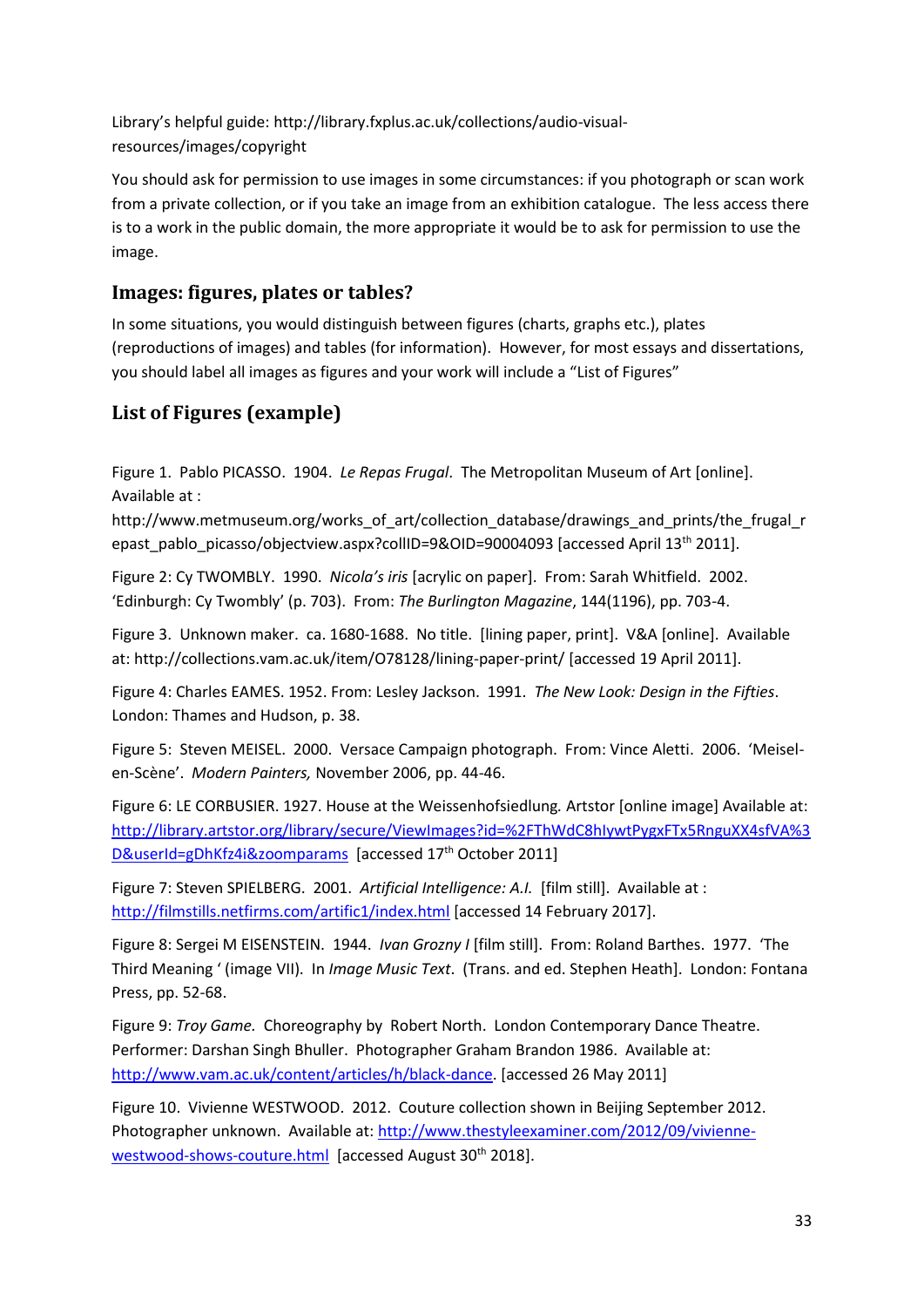Figure 11: Darshan Singh BHULLER (Performer). *Troy Game.* Choreography by Robert North. London Contemporary Dance Theatre. Photographer Graham Brandon 1986. Available at: [http://www.vam.ac.uk/content/articles/h/black-dance.](http://www.vam.ac.uk/content/articles/h/black-dance) [accessed 26 May 2011].

Figure 12: Brendan BYRNE. 2008. *Nutters on the Moor*. Private collection: Ben Carver.

Figure 13: Kader ATTIA. 2006. *Arabesque* [mural, detail]. Paris: Palais de Tokyo. Exhibition 20 January to 25 May 2006: *Notre Histoire*. Photograph taken by Magda Tyzlik-Carver 23 February 2006.

Figure 14: Bumblebee on lavender plants. June 2011 at The Eden Project, Cornwall. Photograph by the author.

Figure 15: Light bulb shelf display in large supermarket. June 2016 Asda, Penryn, Cornwall. Photograph by the author.

Figure. 16. #madeincornwall on Instagram 30 August 2018. [screenshot by the author]

#### <span id="page-33-0"></span>**Sample List of References – continuous**

COOK, Daniel Thomas. 2008. 'The Missing Child in Consumption Theory'. *Journal of Consumer Culture*, 8(2), pp. 219-243.

CURTIS, Adam. 2007. The Trap: What Happened to Our Dreams of Freedom? Part I: Fuck You Buddy [video: DVD]. BBC 2, 11 March 2007.

HATCH, Barney. 2005. Telephone conversation with Simon Templar, 1 August 2005.

MEADES, Jonathan. 1990. *In Search of Bohemia*. Available at: <http://uk.youtube.com/watch?v=yUH62mXuT6I> [accessed 8 August 2018].

NAUGHTIE, Jim. Presenter on *The Today Programme* [radio broadcast]. BBC Radio 4, 23 July 2008.

PLATO. 2003. The Republic. 2<sup>nd</sup> edn. trans. H. D. P. Lee. London: Penguin.

PAPANEK, Victor. 1974. *Design for the Real World: Human Ecology and Social Change*. St Albans: Paladin.

THOMPSON, E. P. 1966. *The Making of the English Working Class*. New York: Vintage Books.

#### <span id="page-33-1"></span>**Sample List of References - in sections**

#### **Bibliography**

BETANCOURT, Michael. 2006. 'Same as it ever was: Acts of Digital Re-Authoring'. *VJ Theory.net* [online]. Available at: [http://www.vjtheory.net/web\\_texts/text\\_betacourt.htm](http://www.vjtheory.net/web_texts/text_betacourt.htm) [accessed 22 July 2008].

DANAHER, P. (ed.) 1998 *Beyond the Ferris Wheel.* Rockhampton: CQU Press.

PLATO. 2003. The Republic. 2<sup>nd</sup> edn. trans. H. D. P. Lee. London: Penguin.

SZASZ, Thomas. 1999. 'Ceremonial Chemistry'. In Mike Jay (ed.) *Artificial Paradises: A Drugs Reader*. London: Penguin, 278-282.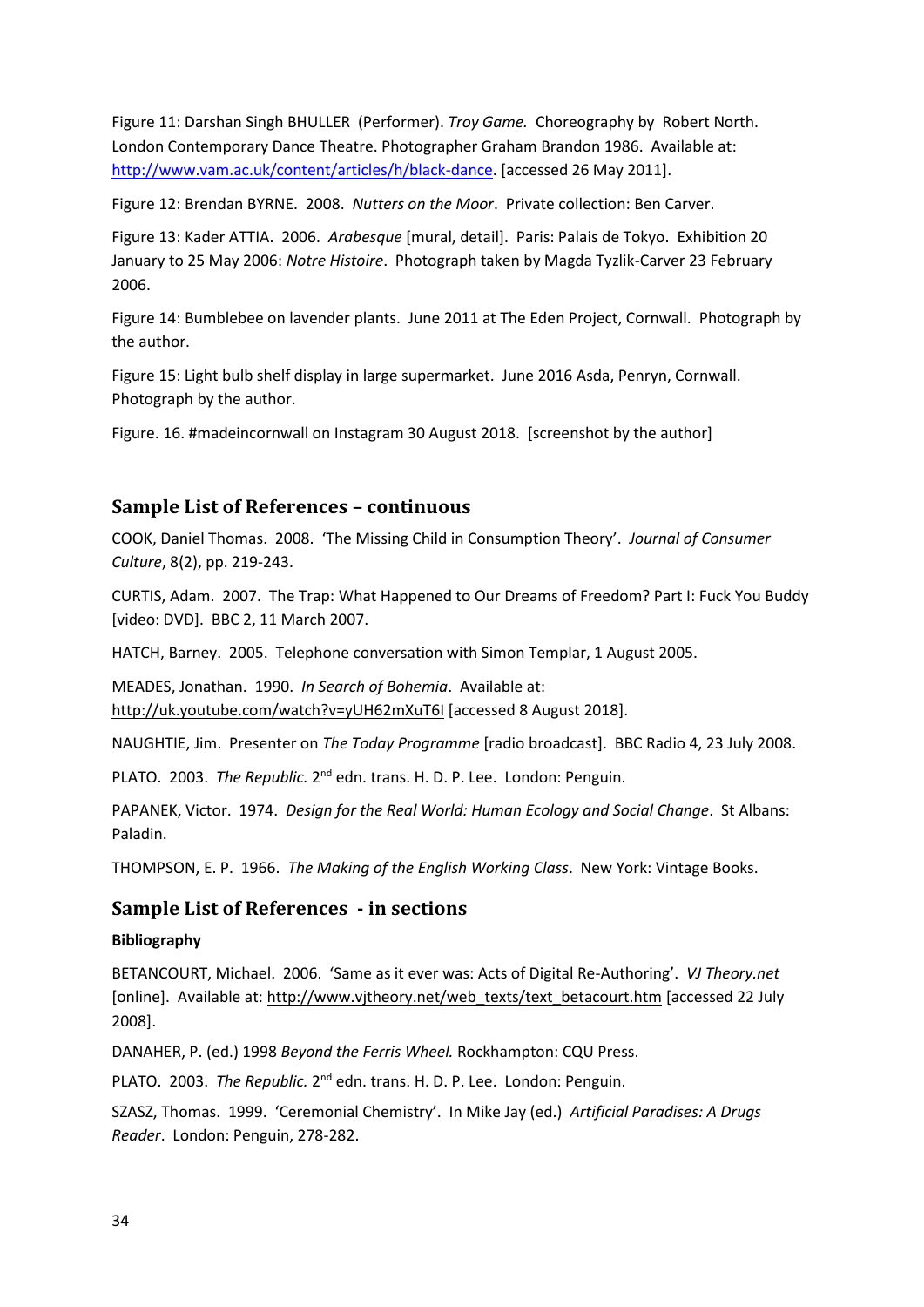TOLSTOY, Leo. 2006. *Anna Karenina* (1877) Trans. Richard Pevear & Larissa Volokhonsy. London: Penguin.

ŽIŽEK, Slavoj. 2008a. *In Defense of Lost Causes*. London: Verso.

[Notice that text sources, even if accessed online, are given here.]

#### **Filmography**

BOYLE, Danny. 2002. *28 Days Later* [video: DVD].

CAMMELL, Donald and ROEG, Nicholas. 1970. *Performance* [video: VHS].

HAGGIS, Paul. 2004. *Crash* [video: DVD].

#### **Websites**

GUARDIAN FILM. Available at:<http://www.guardian.co.uk/film> [accessed 25 June 2008].

IMDB. Available at[: http://www.imdb.com/](http://www.imdb.com/) [accessed 26 August 2008].

METACRITIC. Available at[: http://www.metacritic.com/](http://www.metacritic.com/) [accessed 21 June 2008].

MOVIE REVIEW. Available at:<http://movie-review-sites.choice-review.com/> [accessed 26 June 2008].

[These sites are in the websites section because you are interested in them as websites – for their design, the editorial policy, the organisation of material, etc. If you are using a particular review by an author, it would belong in the bibliography, under the author's name.]

# <span id="page-34-0"></span>**ASK referencing advice**

If you have a query about a particular reference you can email us [ask@falmouth.ac.uk.](mailto:ask@falmouth.ac.uk) There is online advice via StudyHub. If you would like an individual tutorial on referencing (40 minutes) please read this guide first and then book via the ASK website (ask.fxplus.ac.uk) or StudyHub.

# <span id="page-34-1"></span>**Make referencing easier…**

We recommend the use of Refworks (Falmouth) to collect and collate your research and output your list of references. For training and more information see StudyHub. Free online tools such as Zotero or Mendeley are also very useful – make sure you select Falmouth University as your Harvard style.

# <span id="page-34-2"></span>**Bibliography (for this guide)**

BRITISH STANDARDS INSTITUTION. 2010. *BS ISO 690:2010: Information and documentation: Guidelines for bibliographic references and citations to information resources*. London: BSI.

NEVILLE, Colin. 2007. The Complete Guide to Referencing and Avoiding Plagiarism. Maidenhead: Open University.

NORTON, Lin and Edd PITT, with Kathy HARRINGTON, James ELANDER and Pete REDDY. 2009. *Writing Essays at University.* London: WriteNow CETL.